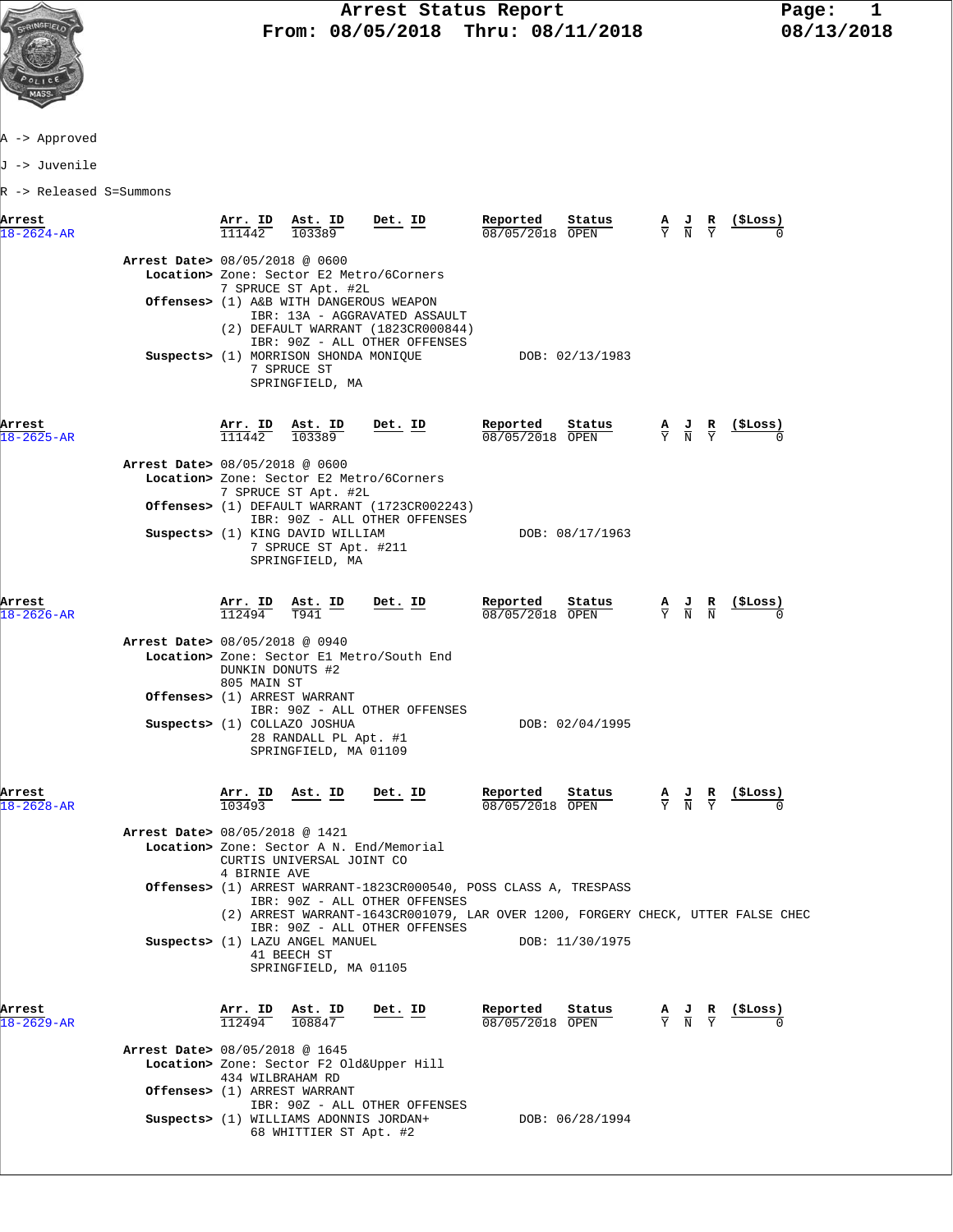J -> Juvenile

R -> Released S=Summons

SPRINGFIELD, MA 01108-2471

| Arrest<br>18-2631-AR           |                             | $\frac{\texttt{Arr.}}{112455}$ $\frac{\texttt{Ab.}}{107783}$ Det. ID                                                             |                                                                                                                                  | Reported<br>Status<br>08/05/2018 OPEN                 | $\frac{A}{Y}$ $\frac{J}{N}$                                                                     | $rac{\mathbf{R}}{\mathbf{Y}}$ | (\$Loss) |
|--------------------------------|-----------------------------|----------------------------------------------------------------------------------------------------------------------------------|----------------------------------------------------------------------------------------------------------------------------------|-------------------------------------------------------|-------------------------------------------------------------------------------------------------|-------------------------------|----------|
| Arrest Date> 08/05/2018 @ 1715 | 1277 LIBERTY ST             | STOP & SHOP FLORIST #1<br>IBR: 23C - SHOPLIFTING                                                                                 | Location> Zone: Sector B2 Liberty Heights<br><b>Offenses&gt;</b> (1) SHOPLIFTING BY ASPORTATION<br>IBR: 90Z - ALL OTHER OFFENSES | (2) DEFAULT WARRANT- WESTFIELD DISTRICT #1844CR000700 |                                                                                                 |                               |          |
|                                | Suspects> (1) AVILES JUAN   | IBR: 23C - SHOPLIFTING<br>33 GRANT ST<br>SPRINGFIELD, MA                                                                         | (3) SHOPLIFTING BY ASPORTATION                                                                                                   | DOB: 06/23/1963                                       |                                                                                                 |                               |          |
| Arrest<br>$18 - 2632 - AR$     |                             | Arr. ID Ast. ID<br>109785 107789                                                                                                 | $Det. ID$                                                                                                                        | Reported<br>Status<br>08/05/2018 OPEN                 | $\frac{\mathbf{A}}{\mathbf{Y}}$ $\frac{\mathbf{J}}{\mathbf{N}}$ $\frac{\mathbf{R}}{\mathbf{N}}$ |                               | (ŞLoss)  |
| Arrest Date> 08/05/2018 @ 1828 | WALGREENS<br>501 SUMNER AVE | Location> Zone: Sector H1 Forest Park                                                                                            |                                                                                                                                  |                                                       |                                                                                                 |                               |          |
|                                |                             | <b>Offenses&gt;</b> (1) A&B ON POLICE OFFICER<br>(2) DISORDERLY CONDUCT<br>(4) THREAT TO COMMIT CRIME<br>IBR: 13C - INTIMIDATION | IBR: 13B - SIMPLE ASSAULT<br>IBR: 90C - DISORDERLY CONDUCT<br>IBR: 290 - DESTRUCTION / DAMAGE / VANDALI                          | (3) DESTRUCTION OF PROPERTY -\$1200, MALICIOUS        |                                                                                                 |                               |          |
|                                |                             | Suspects> (1) TRAN TRANG THI<br>129 APPLETON ST<br>SPRINGFIELD, MA                                                               |                                                                                                                                  | DOB: 02/05/1982                                       |                                                                                                 |                               |          |
| Arrest<br>18-2633-AR           | 109869                      | Arr. ID Ast. ID<br>108863                                                                                                        | $Det. ID$                                                                                                                        | Reported<br>Status<br>08/05/2018 OPEN                 | $\frac{\mathbf{A}}{\mathbf{Y}}$ $\frac{\mathbf{J}}{\mathbf{N}}$ $\frac{\mathbf{R}}{\mathbf{N}}$ |                               | (ŞLoss)  |
| Arrest Date> 08/05/2018 @ 2146 | 2495 MAIN ST                |                                                                                                                                  | Location> Zone: Sector A N. End/Memorial                                                                                         |                                                       |                                                                                                 |                               |          |
|                                |                             | Offenses> (1) UNINSURED MOTOR VEHICLE<br>(2) STOP FOR POLICE, FAIL<br>(3) INSPECTION/STICKER, NO                                 | IBR: 99 - TRAFFIC, TOWN BY-LAW OFFENSES<br>IBR: 99 - TRAFFIC, TOWN BY-LAW OFFENSES                                               |                                                       |                                                                                                 |                               |          |
|                                | Suspects> (1) SURO SAMUEL   | 03 OSGOOD ST<br>SPRINGFIELD, MA 01107                                                                                            | IBR: 99 - TRAFFIC, TOWN BY-LAW OFFENSES                                                                                          | DOB: 09/28/1980                                       |                                                                                                 |                               |          |
| Arrest<br>18-2636-AR           | Arr. ID<br>B497             | Ast. ID<br><b>B218</b>                                                                                                           | Det. ID                                                                                                                          | Reported<br>Status<br>08/06/2018 OPEN                 | $\frac{\mathbf{A}}{\mathbf{Y}}$ $\frac{\mathbf{J}}{\mathbf{N}}$ $\frac{\mathbf{R}}{\mathbf{Y}}$ |                               | (\$Loss) |
| Arrest Date> 08/06/2018 @ 1140 | INSIDE<br>111 PHOENIX AVE   | Location> Jurisdiction: OTHER                                                                                                    | Zone: Out of City - Out of Stat                                                                                                  |                                                       |                                                                                                 |                               |          |
|                                |                             |                                                                                                                                  | Offenses> (1) ARREST WARRANT 1823CR005193 ARMED B&E<br>IBR: 90Z - ALL OTHER OFFENSES                                             |                                                       |                                                                                                 |                               |          |
|                                |                             | Suspects> (1) SOSA JOHN DANIEL<br>10830 NEWBRIDGE DR                                                                             |                                                                                                                                  | DOB: 12/10/1996                                       |                                                                                                 |                               |          |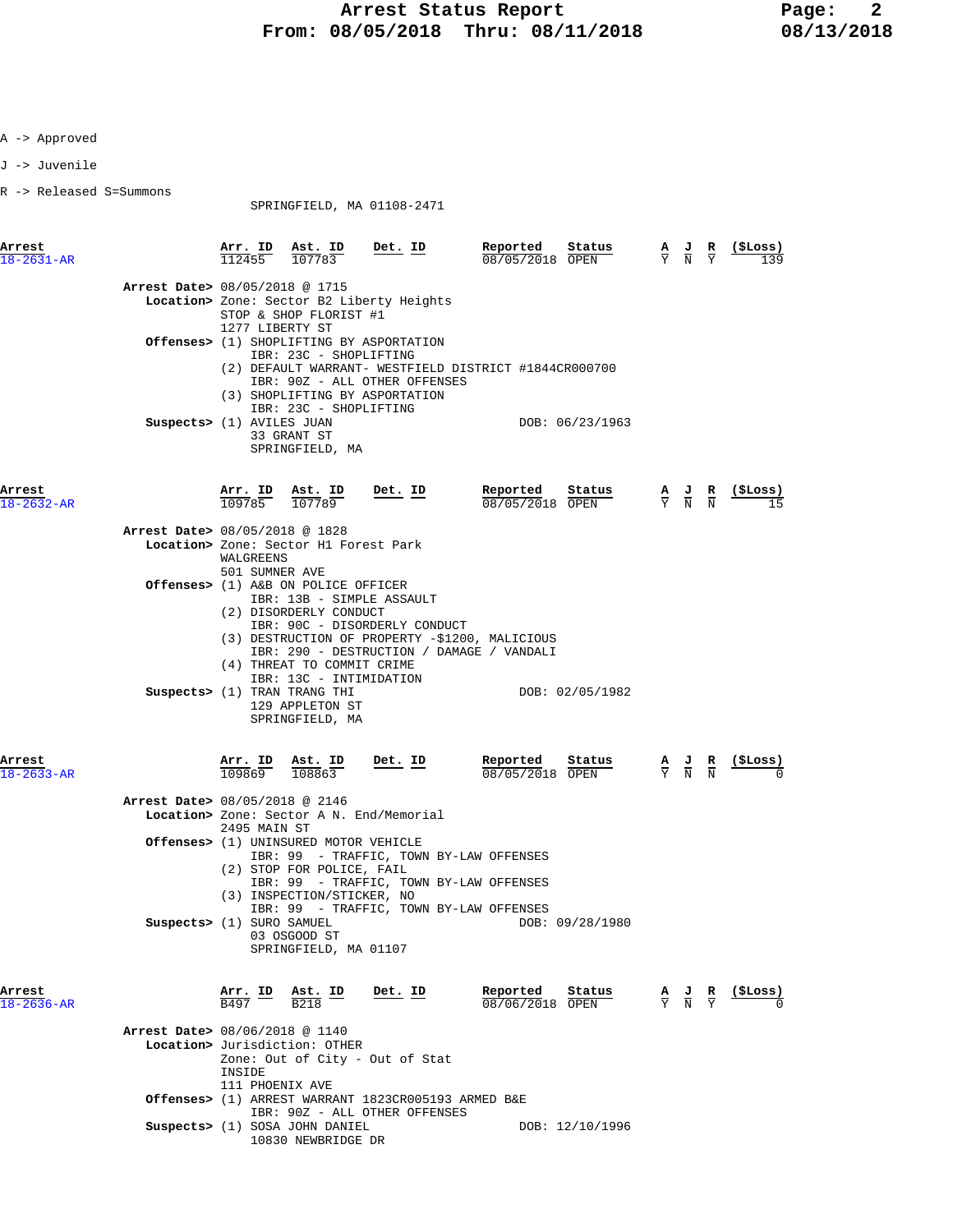J -> Juvenile

R -> Released S=Summons

RIVERVIEW, FL 33569

| Arrest<br>$18 - 2640 - AR$                                       |                            | $\frac{\texttt{Arr.}}{112452}$ $\frac{\texttt{Ab.}}{100136}$                                                                                      | $Det. ID$                                                                                                                                                                                                                                                                                                                                                                                                                                                                                                                                                                                                                                                                        | Reported<br>$\frac{\texttt{Status}}{\text{OPTN}}$<br>08/06/2018 OPEN                                                                            |                                           | $\frac{A}{Y}$ $\frac{J}{N}$ $\frac{R}{Y}$ | <u>( SLoss )</u>                                              |
|------------------------------------------------------------------|----------------------------|---------------------------------------------------------------------------------------------------------------------------------------------------|----------------------------------------------------------------------------------------------------------------------------------------------------------------------------------------------------------------------------------------------------------------------------------------------------------------------------------------------------------------------------------------------------------------------------------------------------------------------------------------------------------------------------------------------------------------------------------------------------------------------------------------------------------------------------------|-------------------------------------------------------------------------------------------------------------------------------------------------|-------------------------------------------|-------------------------------------------|---------------------------------------------------------------|
| Arrest Date> 08/06/2018 @ 1728                                   | STATE ST                   | (6) UNINSURED MOTOR VEHICLE<br>(8) INSPECTION/STICKER, NO<br>Suspects> (1) BROWN RICKY DAVIS<br>127 MONROVIA ST                                   | Location> Zone: Sector F2 Old&Upper Hill<br>Offenses> (1) LICENSE SUSPENDED, OP MV WITH<br>IBR: 99 - TRAFFIC, TOWN BY-LAW OFFENSES<br>(2) ALCOHOL IN MV, POSSESS OPEN CONTAINER OF<br>IBR: 90G - LIQUOR LAW VIOLATIONS<br>(3) DEFAULT WARRANT DOCKET #1623CR004136<br>IBR: 90Z - ALL OTHER OFFENSES<br>(4) DEFAULT WARRANT DOCKET #1641CR000825<br>IBR: 90Z - ALL OTHER OFFENSES<br>(5) REGISTRATION SUSPENDED, OP MV WITH<br>IBR: 99 - TRAFFIC, TOWN BY-LAW OFFENSES<br>IBR: 99 - TRAFFIC, TOWN BY-LAW OFFENSES<br>(7) NUMBER PLATE VIOLATION TO CONCEAL ID<br>IBR: 99 - TRAFFIC, TOWN BY-LAW OFFENSES<br>IBR: 99 - TRAFFIC, TOWN BY-LAW OFFENSES<br>SPRINGFIELD, MA 01104-3113 | DOB: 06/08/1963                                                                                                                                 |                                           |                                           |                                                               |
| Arrest<br>$18 - 2641 - AR$<br>Arrest Date> 08/06/2018 @ 1746     | NE SECTOR<br>43 BOWDOIN ST | $\frac{\text{Arr. ID}}{111521}$ $\frac{\text{Ast. ID}}{111517}$ Det. ID<br>Suspects> (1) DENT DOMINIQUE<br>43 BOWDOIN ST<br>SPRINGFIELD, MA 01109 | Location> Zone: Sector F1 McKnight/Bay<br>IBR: 90Z - ALL OTHER OFFENSES                                                                                                                                                                                                                                                                                                                                                                                                                                                                                                                                                                                                          | Reported<br>Status<br>$\frac{2.288}{08/06/2018}$<br><b>Offenses&gt;</b> (1) Violation of a Harassment Prevention Order (HPO)<br>DOB: 01/22/1991 |                                           | $\frac{A}{Y}$ $\frac{J}{N}$ $\frac{R}{Y}$ | (SLoss)                                                       |
| Arrest<br>18-2642-AR<br><b>Arrest Date&gt;</b> 08/06/2018 @ 1823 | 1371 LIBERTY ST            | $\frac{\texttt{Arr. ID}}{107940}$ Ast. ID<br>99 RESTAURANT & PUB<br>Suspects> (1) CARLO STEVEN CORNELIUS<br>44 CLARK ST<br>SPRINGFIELD, MA 01118  | <u>Det.</u> ID<br>Location> Zone: Sector B2 Liberty Heights<br>Offenses> (1) ARREST WARRANT 1817CR001411<br>IBR: 90Z - ALL OTHER OFFENSES                                                                                                                                                                                                                                                                                                                                                                                                                                                                                                                                        | Reported<br>Status<br>08/06/2018 OPEN<br>DOB: 06/26/1987                                                                                        | $\frac{A}{Y}$ $\frac{J}{N}$ $\frac{R}{N}$ |                                           | (SLoss)                                                       |
| Arrest<br>$18 - 2643 - AR$<br>Arrest Date> 08/06/2018 @ 2055     | WASON AVE                  | Arr. ID Ast. ID<br>109869 108863<br><b>Offenses&gt;</b> (1) STOP FOR POLICE, FAIL                                                                 | Det. ID<br>Location> Zone: Sector A N. End/Memorial<br>IBR: 99 - TRAFFIC, TOWN BY-LAW OFFENSES<br>(2) UNLICENSED OPERATION OF MV<br>IBR: 99 - TRAFFIC, TOWN BY-LAW OFFENSES                                                                                                                                                                                                                                                                                                                                                                                                                                                                                                      | Reported Status<br>08/06/2018 OPEN                                                                                                              |                                           |                                           | $\frac{A}{Y}$ $\frac{J}{N}$ $\frac{R}{Y}$ $\frac{($Loss)}{0}$ |

(3) LIGHTS VIOLATION, MV IBR: 99 - TRAFFIC, TOWN BY-LAW OFFENSES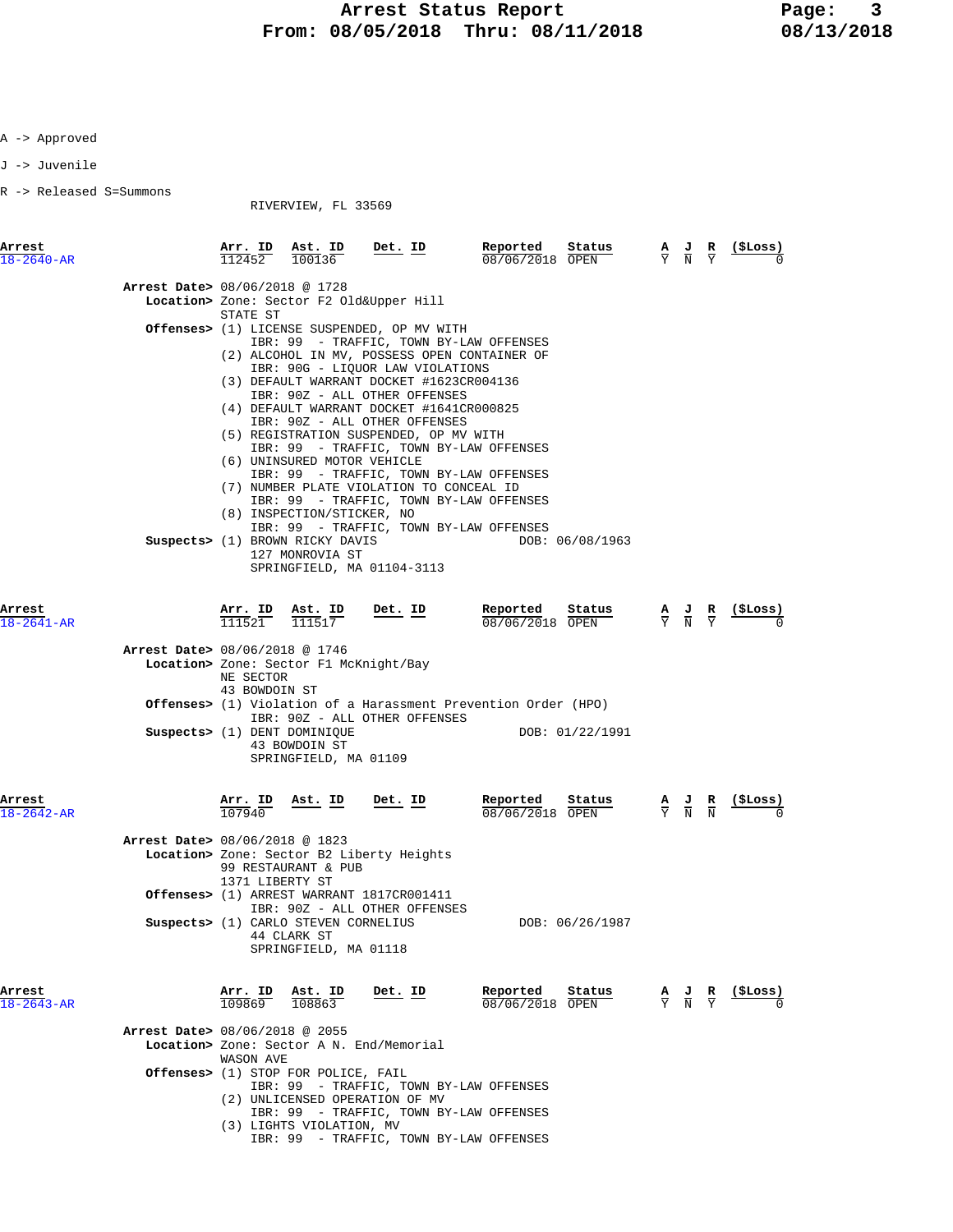| A -> Approved              |                                |                                          |                                                                                                                 |                                                                                                          |                                                                     |                                                                                                       |                 |
|----------------------------|--------------------------------|------------------------------------------|-----------------------------------------------------------------------------------------------------------------|----------------------------------------------------------------------------------------------------------|---------------------------------------------------------------------|-------------------------------------------------------------------------------------------------------|-----------------|
| J -> Juvenile              |                                |                                          |                                                                                                                 |                                                                                                          |                                                                     |                                                                                                       |                 |
| R -> Released S=Summons    |                                |                                          | (4) DRUG, POSSESS CLASS B                                                                                       |                                                                                                          |                                                                     |                                                                                                       |                 |
|                            |                                |                                          | Suspects> (1) SERRANO WALDEMAR<br>63 ORCHARD ST<br>SPRINGFIELD, MA                                              | IBR: 35A - DRUG / NARCOTIC VIOLATIONS                                                                    | DOB: 03/12/1991                                                     |                                                                                                       |                 |
| Arrest<br>18-2644-AR       |                                | Arr. ID<br>112452                        | Ast. ID<br>100136                                                                                               | Det. ID                                                                                                  | Reported<br>Status<br>08/06/2018 OPEN                               | $\frac{\mathbf{A}}{\overline{Y}}$ $\frac{\mathbf{J}}{\overline{N}}$ $\frac{\mathbf{R}}{\overline{Y}}$ | <u>(ŞLoss)</u>  |
|                            | Arrest Date> 08/06/2018 @ 2205 | 9 ANDREW ST                              | Location> Zone: Sector F1 McKnight/Bay                                                                          |                                                                                                          |                                                                     |                                                                                                       |                 |
|                            |                                |                                          |                                                                                                                 | <b>Offenses&gt;</b> (1) DEFAULT WARRANT DOCKET # 1720CR001340<br>IBR: 90Z - ALL OTHER OFFENSES           |                                                                     |                                                                                                       |                 |
|                            |                                |                                          | Suspects> (1) ANGLIN AMONEKI AMAUNI<br>96 ROSEWELL ST                                                           | (2) STRAIGHT WARRANT DOCKET #1623CR007431<br>IBR: 90Z - ALL OTHER OFFENSES<br>SPRINGFIELD, MA 01109-1352 | DOB: 12/06/1995                                                     |                                                                                                       |                 |
| Arrest<br>18-2645-AR       |                                | $\frac{\texttt{Arr.}}{\texttt{B497}}$ ID | $\frac{\text{Ast.}}{\text{D010}}$ ID<br>$\overline{B218}$                                                       | Det. ID                                                                                                  | Reported<br>Status<br>08/07/2018 OPEN                               | $\frac{A}{Y}$ $\frac{J}{N}$ $\frac{R}{Y}$                                                             |                 |
|                            | Arrest Date> 08/07/2018 @ 0737 |                                          |                                                                                                                 |                                                                                                          |                                                                     |                                                                                                       |                 |
|                            |                                |                                          | 20 NARRAGANSETT ST Apt. #2FL                                                                                    | Location> Zone: Sector B1 Liberty Heights                                                                |                                                                     |                                                                                                       |                 |
|                            |                                |                                          |                                                                                                                 | IBR: 90Z - ALL OTHER OFFENSES                                                                            | Offenses> (1) DEFAULT WARRANT#1623CR005831 DIST CLASS A             |                                                                                                       |                 |
|                            |                                |                                          |                                                                                                                 |                                                                                                          | (2) DEFAULT WARRANT#1823CR001541 DIST CLASS A                       |                                                                                                       |                 |
|                            |                                |                                          |                                                                                                                 | IBR: 90Z - ALL OTHER OFFENSES                                                                            | (3) DEFAULT WARRANT#1823CR001680 POSS CLASS A                       |                                                                                                       |                 |
|                            |                                |                                          | Suspects> (1) RIVERA JUSTIN LUIS<br>SPRINGFIELD, MA                                                             | IBR: 90Z - ALL OTHER OFFENSES<br>20 NARRAGANSETT ST Apt. #2ND                                            | DOB: 04/28/1992                                                     |                                                                                                       |                 |
| Arrest<br>18-2646-AR       |                                | <u>Arr. ID</u><br>B <sub>218</sub>       | <u>Ast. ID</u><br>B497                                                                                          | Det. ID                                                                                                  | Reported<br>Status<br>08/07/2018 OPEN                               | $\frac{\mathbf{A}}{\mathbf{Y}}$ $\frac{\mathbf{J}}{\mathbf{N}}$ $\frac{\mathbf{R}}{\mathbf{N}}$       | (ŞLoss)         |
|                            | Arrest Date> 08/07/2018 @ 0905 |                                          | Location> Zone: Sector H1 Forest Park<br>HIDING IN BEDROOM CLOSET                                               |                                                                                                          |                                                                     |                                                                                                       |                 |
|                            |                                |                                          | 111 OAKLAND ST Apt. #13                                                                                         | IBR: 90Z - ALL OTHER OFFENSES                                                                            | Offenses> (1) US DISTRICT COURT ARREST WARRANT 3:15-CR30052-002 MGM |                                                                                                       |                 |
|                            |                                |                                          |                                                                                                                 | IBR: 90Z - ALL OTHER OFFENSES                                                                            | (2) DEFAULT WARRANT 1644CR001319 A&B DANG WEAPON                    |                                                                                                       |                 |
|                            |                                | HOMELESS                                 | Suspects> (1) ALEXANDER MARK ANTHONY<br>HOMELESS, MA                                                            |                                                                                                          | DOB: 08/03/1990                                                     |                                                                                                       |                 |
| Arrest<br>$18 - 2647 - AR$ |                                |                                          | $\frac{\texttt{Arr.}}{\texttt{B218}}$ $\frac{\texttt{ID}}{\texttt{B497}}$ $\frac{\texttt{Est.}}{\texttt{B497}}$ | Det. ID                                                                                                  | Reported<br>Status<br>08/07/2018 OPEN                               | $\frac{\mathbf{A}}{\mathbf{Y}}$ $\frac{\mathbf{J}}{\mathbf{N}}$ $\frac{\mathbf{R}}{\mathbf{N}}$       | <u>(\$Loss)</u> |
|                            | Arrest Date> 08/07/2018 @ 0905 |                                          | Location> Zone: Sector H1 Forest Park                                                                           |                                                                                                          |                                                                     |                                                                                                       |                 |
|                            |                                |                                          | 111 OAKLAND ST Apt. #13                                                                                         |                                                                                                          |                                                                     |                                                                                                       |                 |
|                            |                                |                                          |                                                                                                                 | Offenses> (1) ARREST WARRANT 1823CR005091 CHAPT 90<br>IBR: 90Z - ALL OTHER OFFENSES                      |                                                                     |                                                                                                       |                 |
|                            |                                |                                          |                                                                                                                 | (2) DEFAULT WARRANT 1723CR000705 CHAPT 90<br>IBR: 90Z - ALL OTHER OFFENSES                               |                                                                     |                                                                                                       |                 |
|                            |                                |                                          |                                                                                                                 | (3) DEFAULT WARRANT 1623CR010122 CHAPT 90<br>IBR: 90Z - ALL OTHER OFFENSES                               |                                                                     |                                                                                                       |                 |
|                            |                                |                                          |                                                                                                                 | (4) DEFAULT WARRANT 1623CR007918 CHAPT 90                                                                |                                                                     |                                                                                                       |                 |
|                            |                                |                                          |                                                                                                                 | IBR: 90Z - ALL OTHER OFFENSES<br>(5) DEFAULT WARRANT 1623CR007215 CHAPT 90                               |                                                                     |                                                                                                       |                 |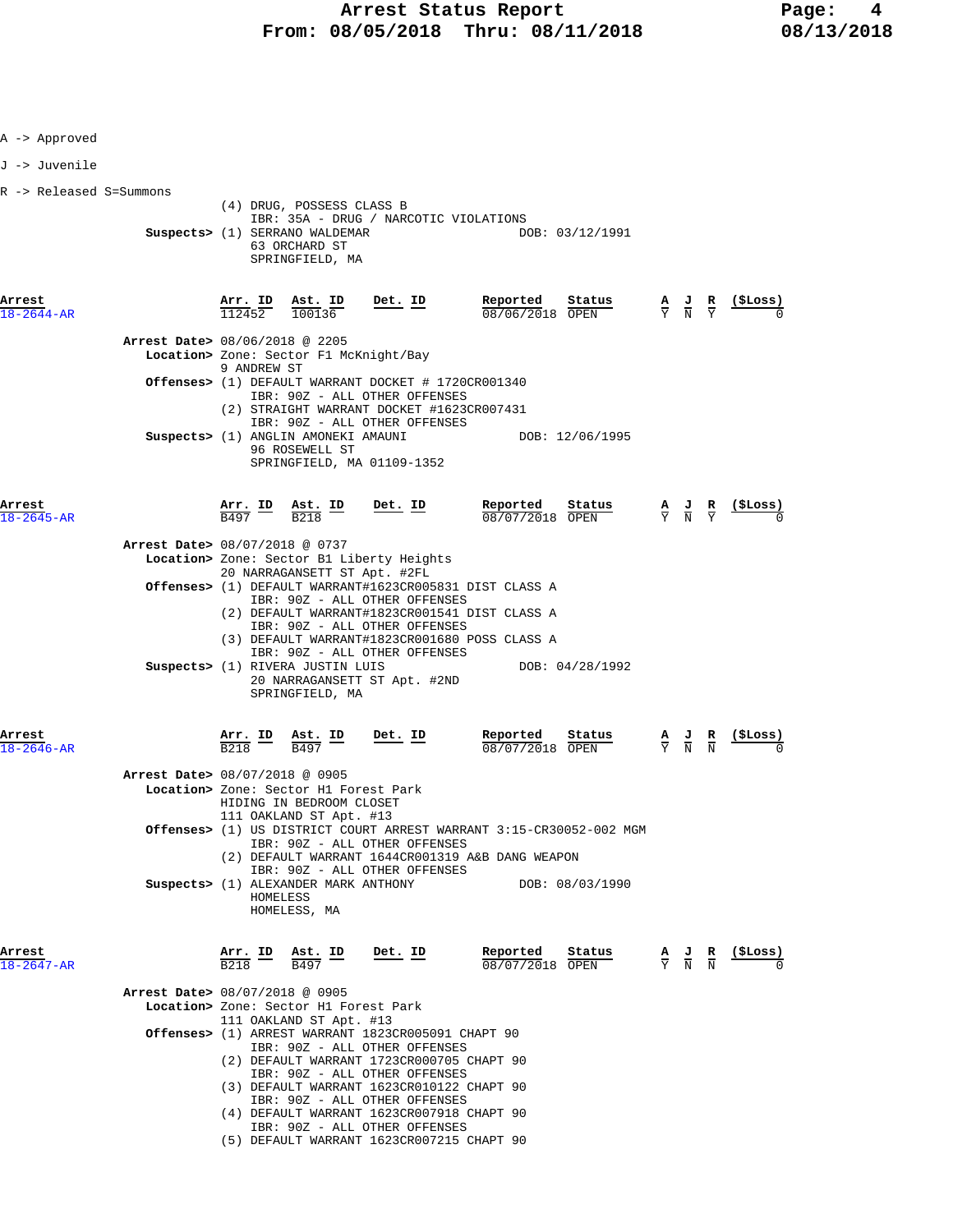| A -> Approved             |                                |                                |                                                                                            |                                                                                                                                                                                                                                                                                                                                                |                                                                       |                                                                                                 |                                                               |
|---------------------------|--------------------------------|--------------------------------|--------------------------------------------------------------------------------------------|------------------------------------------------------------------------------------------------------------------------------------------------------------------------------------------------------------------------------------------------------------------------------------------------------------------------------------------------|-----------------------------------------------------------------------|-------------------------------------------------------------------------------------------------|---------------------------------------------------------------|
| J -> Juvenile             |                                |                                |                                                                                            |                                                                                                                                                                                                                                                                                                                                                |                                                                       |                                                                                                 |                                                               |
| R -> Released S=Summons   |                                |                                |                                                                                            |                                                                                                                                                                                                                                                                                                                                                |                                                                       |                                                                                                 |                                                               |
|                           |                                |                                | Suspects> (1) MUZZY KAYLA FAITH<br>32 RUSKIN ST<br>SPRINGFIELD, MA                         | IBR: 90Z - ALL OTHER OFFENSES<br>IBR: 90Z - ALL OTHER OFFENSES<br>(7) DEFAULT WARRANT 1623CR008676 SUSP LICENSE<br>IBR: 90Z - ALL OTHER OFFENSES                                                                                                                                                                                               | (6) ARREST WARRANT 1617CR003593 POSS CLASS A SUBSQ<br>DOB: 06/30/1994 |                                                                                                 |                                                               |
| Arrest<br>18-2651-AR      |                                |                                | $\frac{\texttt{Arr.}}{101951}$ $\frac{\texttt{ Ast.}}{C802}$ $\frac{\texttt{ID}}{C}$       | <u>Det.</u> ID                                                                                                                                                                                                                                                                                                                                 | Reported<br>Status<br>08/07/2018 OPEN                                 |                                                                                                 | $\frac{A}{Y}$ $\frac{J}{N}$ $\frac{R}{Y}$ (\$Loss)            |
|                           | Arrest Date> 08/07/2018 @ 1822 | 97 THOMPSON ST                 | Offenses> (1) ARREST WARRANT<br>(2) DEFAULT WARRANT                                        | Location> Zone: Sector F1 McKnight/Bay<br>IBR: 90Z - ALL OTHER OFFENSES<br>IBR: 90Z - ALL OTHER OFFENSES                                                                                                                                                                                                                                       |                                                                       |                                                                                                 |                                                               |
|                           |                                |                                | Suspects> (1) WILLIAMS QUINNELL DEVON<br>***UNKNOWN***<br>SPRINGFIELD, MA 01108            |                                                                                                                                                                                                                                                                                                                                                | DOB: 10/17/1987                                                       |                                                                                                 |                                                               |
| Arrest<br>$8 - 2652 - AR$ |                                | $\frac{\texttt{Arr.}}{109788}$ | $\frac{\text{Ast.}}{\text{C802}}$ ID<br>C802                                               | <u>Det. ID</u>                                                                                                                                                                                                                                                                                                                                 | Reported<br><u>Status</u><br>08/07/2018 OPEN                          | $\frac{\mathbf{A}}{\mathbf{Y}}$ $\frac{\mathbf{J}}{\mathbf{N}}$ $\frac{\mathbf{R}}{\mathbf{N}}$ | $\frac{(\texttt{SLoss})}{0}$                                  |
|                           | Arrest Date> 08/07/2018 @ 1822 | 97 THOMPSON ST                 |                                                                                            | Location> Zone: Sector F1 McKnight/Bay<br>Offenses> (1) DEFAULT WARRANT - DOCKET - 1623CR008758                                                                                                                                                                                                                                                |                                                                       |                                                                                                 |                                                               |
|                           |                                |                                | Suspects> (1) MARTINEZ WILLIAM LUIS<br>42 KING ST<br>SPRINGFIELD, MA 01109                 | IBR: 90Z - ALL OTHER OFFENSES                                                                                                                                                                                                                                                                                                                  | DOB: 03/04/1989                                                       |                                                                                                 |                                                               |
| Arrest<br>$-2653 - AR$    |                                | <u>Arr. I</u> D<br>112452      | Ast. ID<br>111391                                                                          | $Det$ . ID                                                                                                                                                                                                                                                                                                                                     | Reported<br>$\frac{\text{Status}}{\text{start}}$<br>08/07/2018 OPEN   | $\frac{\mathbf{A}}{\mathbf{Y}}$ $\frac{\mathbf{J}}{\mathbf{N}}$ $\frac{\mathbf{R}}{\mathbf{Y}}$ |                                                               |
|                           | Arrest Date> 08/07/2018 @ 1825 | <b>BOWDOIN ST</b>              | Offenses> (1) ARREST WARRANT<br>Suspects> (1) SANCHEZ KIRK MICHAEL<br>60 PEARL ST Apt. #1C | Location> Zone: Sector F1 McKnight/Bay<br>IBR: 90Z - ALL OTHER OFFENSES<br>SPRINGFIELD, MA 01105-1736                                                                                                                                                                                                                                          | DOB: 09/12/1989                                                       |                                                                                                 |                                                               |
| Arrest<br>18-2655-AR      |                                |                                | Arr. ID Ast. ID<br>$\overline{111521}$ $\overline{107873}$                                 | Det. ID                                                                                                                                                                                                                                                                                                                                        | Reported<br>Status<br>08/07/2018 OPEN                                 |                                                                                                 | $\frac{A}{Y}$ $\frac{J}{N}$ $\frac{R}{Y}$ $\frac{($Loss)}{N}$ |
|                           | Arrest Date> 08/07/2018 @ 2240 | CHESTNUT ST                    | <b>Offenses&gt;</b> (1) STOP FOR POLICE, FAIL                                              | Location> Zone: Sector A N. End/Memorial<br>IBR: 99 - TRAFFIC, TOWN BY-LAW OFFENSES<br>(2) NEGLIGENT OPERATION OF MOTOR VEHICLE<br>IBR: 99 - TRAFFIC, TOWN BY-LAW OFFENSES<br>(3) UNLICENSED OPERATION OF MV<br>IBR: 99 - TRAFFIC, TOWN BY-LAW OFFENSES<br>(4) NUMBER PLATE VIOLATION TO CONCEAL ID<br>IBR: 99 - TRAFFIC, TOWN BY-LAW OFFENSES |                                                                       |                                                                                                 |                                                               |
|                           |                                |                                | (6) UNINSURED MOTOR VEHICLE                                                                | (5) UNREGISTERED MOTOR VEHICLE<br>IBR: 99 - TRAFFIC, TOWN BY-LAW OFFENSES<br>IBR: 99 - TRAFFIC, TOWN BY-LAW OFFENSES                                                                                                                                                                                                                           |                                                                       |                                                                                                 |                                                               |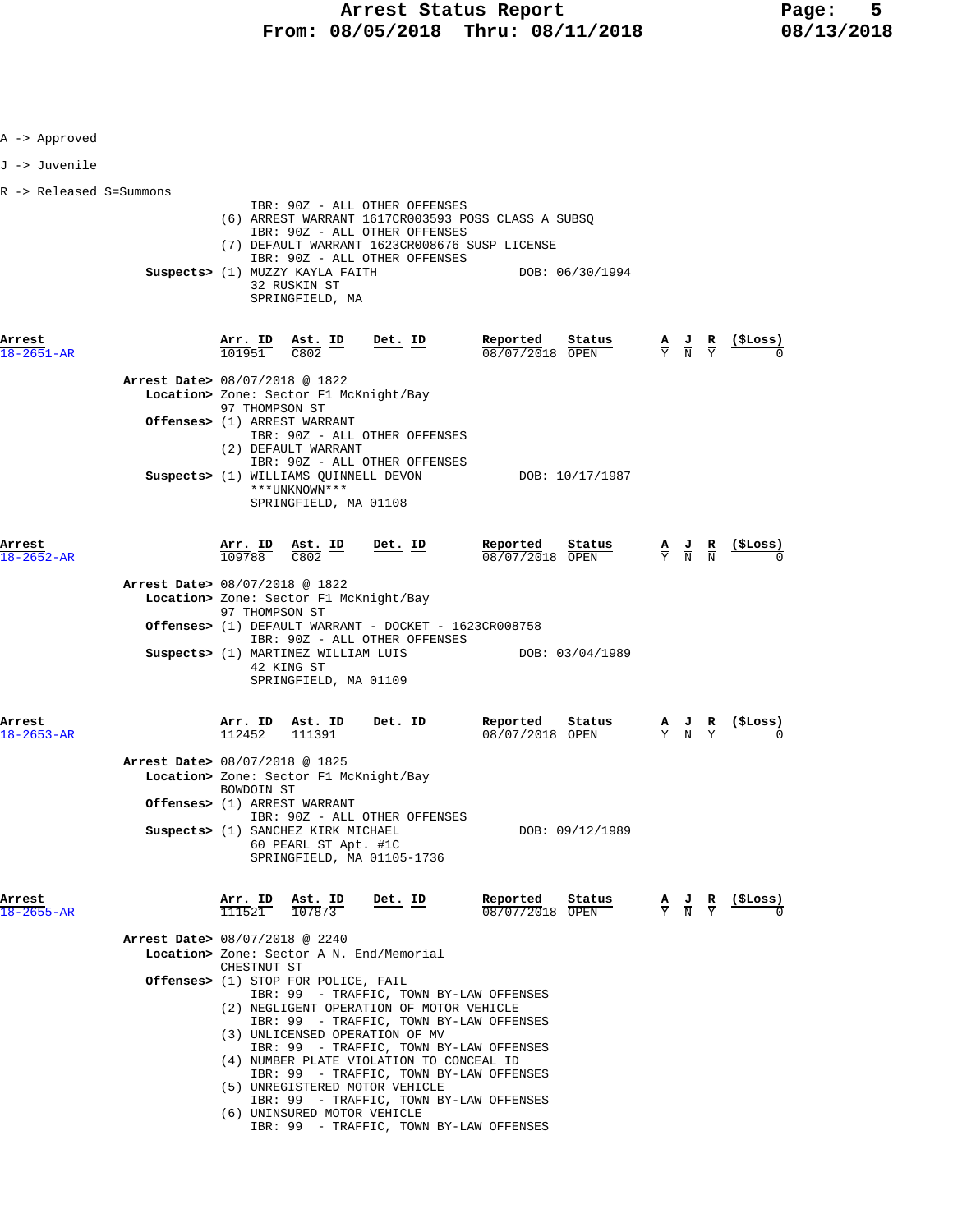| A -> Approved              |                                  |                          |                                                                                                                                                                                             |         |                                                                                                                                                                            |                 |        |                                                                                                 |                                                                                                                               |
|----------------------------|----------------------------------|--------------------------|---------------------------------------------------------------------------------------------------------------------------------------------------------------------------------------------|---------|----------------------------------------------------------------------------------------------------------------------------------------------------------------------------|-----------------|--------|-------------------------------------------------------------------------------------------------|-------------------------------------------------------------------------------------------------------------------------------|
| J -> Juvenile              |                                  |                          |                                                                                                                                                                                             |         |                                                                                                                                                                            |                 |        |                                                                                                 |                                                                                                                               |
| R -> Released S=Summons    |                                  |                          | Suspects> (1) RAMOS JERRY JOSEPH<br>164 TYLER ST<br>SPRINGFIELD, MA                                                                                                                         |         |                                                                                                                                                                            | DOB: 06/04/1995 |        |                                                                                                 |                                                                                                                               |
| Arrest<br>$18 - 2656 - AR$ |                                  | <u>Arr.</u> ID<br>112462 | Ast. ID<br>100136                                                                                                                                                                           | Det. ID | Reported<br>08/07/2018 OPEN                                                                                                                                                | Status          |        | $\frac{\mathbf{A}}{\mathbf{Y}}$ $\frac{\mathbf{J}}{\mathbf{N}}$ $\frac{\mathbf{R}}{\mathbf{Y}}$ | <u>(ŞLoss)</u>                                                                                                                |
|                            | Arrest Date> 08/07/2018 @ 2329   | 130 PEARL ST             | Location> Zone: Sector E2 Metro/6Corners                                                                                                                                                    |         |                                                                                                                                                                            |                 |        |                                                                                                 |                                                                                                                               |
|                            | <b>Offenses&gt;</b> (1) TRESPASS |                          | (2) ELECTRIC STUN GUN, SELL/POSSESS<br>IBR: 520 - WEAPON LAW VIOLATIONS<br>(3) VIOL. OF CITY ORD. - Open Container                                                                          |         | IBR: 90J - TRESPASS OF REAL PROPERTY                                                                                                                                       |                 |        |                                                                                                 |                                                                                                                               |
|                            |                                  |                          | IBR: 90Z - ALL OTHER OFFENSES<br>Suspects> (1) FUNNYE TRACY L<br>63 FEDERAL ST Apt. #1B<br>SPRINGFIELD, MA                                                                                  |         |                                                                                                                                                                            | DOB: 08/24/1971 |        |                                                                                                 |                                                                                                                               |
| Arrest<br>18-2657-AR       |                                  | <u>Arr.</u> ID<br>111519 | Ast. ID Det. ID                                                                                                                                                                             |         | Reported<br>08/08/2018 OPEN                                                                                                                                                | Status          |        | $\frac{\mathbf{A}}{\mathbf{Y}}$ $\frac{\mathbf{J}}{\mathbf{N}}$ $\frac{\mathbf{R}}{\mathbf{Y}}$ | (ŞLoss)                                                                                                                       |
|                            | Arrest Date> 08/08/2018 @ 0140   |                          | Location> Zone: Sector F2 Old&Upper Hill                                                                                                                                                    |         |                                                                                                                                                                            |                 |        |                                                                                                 |                                                                                                                               |
|                            |                                  | 42 BENTON ST             | <b>Offenses&gt;</b> (1) DISORDERLY CONDUCT                                                                                                                                                  |         |                                                                                                                                                                            |                 |        |                                                                                                 |                                                                                                                               |
|                            |                                  |                          | IBR: 90C - DISORDERLY CONDUCT<br>(2) A&B ON POLICE OFFICER<br>IBR: 13A - AGGRAVATED ASSAULT<br>(3) RESIST ARREST<br>IBR: 13B - SIMPLE ASSAULT<br>(5) ROBBERY, UNARMED<br>IBR: 120 - ROBBERY |         | (4) DESTRUCTION OF PROPERTY -\$1200, MALICIOUS<br>IBR: 290 - DESTRUCTION / DAMAGE / VANDALI                                                                                |                 |        |                                                                                                 |                                                                                                                               |
|                            |                                  |                          | Suspects> (1) SULLIVAN RAVEN SHANELL<br>42 BENTON ST<br>SPRINGFIELD, MA 01109                                                                                                               |         | DOB: 12/07/1996                                                                                                                                                            |                 |        |                                                                                                 |                                                                                                                               |
| Arrest                     |                                  | Arr. ID<br>112468        | Ast. ID<br>106664                                                                                                                                                                           | Det. ID | Reported<br>08/08/2018                                                                                                                                                     | Status<br>OPEN  | A<br>Y | $\frac{J}{N}$ $\frac{R}{Y}$                                                                     | (\$Loss)                                                                                                                      |
|                            | Arrest Date> 08/08/2018 @ 0700   | IN FRONT OF              | Location> Zone: Sector El Metro/South End<br>1674 EAST COLUMBUS AVE<br>Offenses> (1) DEFAULT WARRANT                                                                                        |         |                                                                                                                                                                            |                 |        |                                                                                                 |                                                                                                                               |
|                            | Suspects> (1) BAIN JOHN          |                          | IBR: 90Z - ALL OTHER OFFENSES<br>75 RANNEY ST<br>SPRINGFIELD, MA                                                                                                                            |         |                                                                                                                                                                            | DOB: 02/07/1967 |        |                                                                                                 |                                                                                                                               |
| Arrest<br>18-2660-AR       |                                  | Arr. ID<br>108663        | Ast. ID<br>107789                                                                                                                                                                           | Det. ID | Reported<br>08/08/2018 OPEN                                                                                                                                                | Status          |        |                                                                                                 | $\frac{\mathbf{A}}{\mathrm{Y}}$ $\frac{\mathbf{J}}{\mathrm{N}}$ $\frac{\mathbf{R}}{\mathrm{N}}$ $\frac{(\texttt{\$Loss})}{0}$ |
|                            | Arrest Date> 08/08/2018 @ 1634   | 198 LEYFRED TER          | Location> Zone: Sector H1 Forest Park                                                                                                                                                       |         |                                                                                                                                                                            |                 |        |                                                                                                 |                                                                                                                               |
|                            |                                  | (2) TRESPASS             |                                                                                                                                                                                             |         | <b>Offenses&gt;</b> (1) B&E For Misdemeanor (No theft, ex. Trespass, Domestic or squatter)<br>IBR: 90J - TRESPASS OF REAL PROPERTY<br>IBR: 90J - TRESPASS OF REAL PROPERTY |                 |        |                                                                                                 |                                                                                                                               |
|                            | Suspects> (1) NUNEZ LUIS M       |                          | 500 HANCOCK ST Apt. #H3                                                                                                                                                                     |         |                                                                                                                                                                            | DOB: 03/07/1966 |        |                                                                                                 |                                                                                                                               |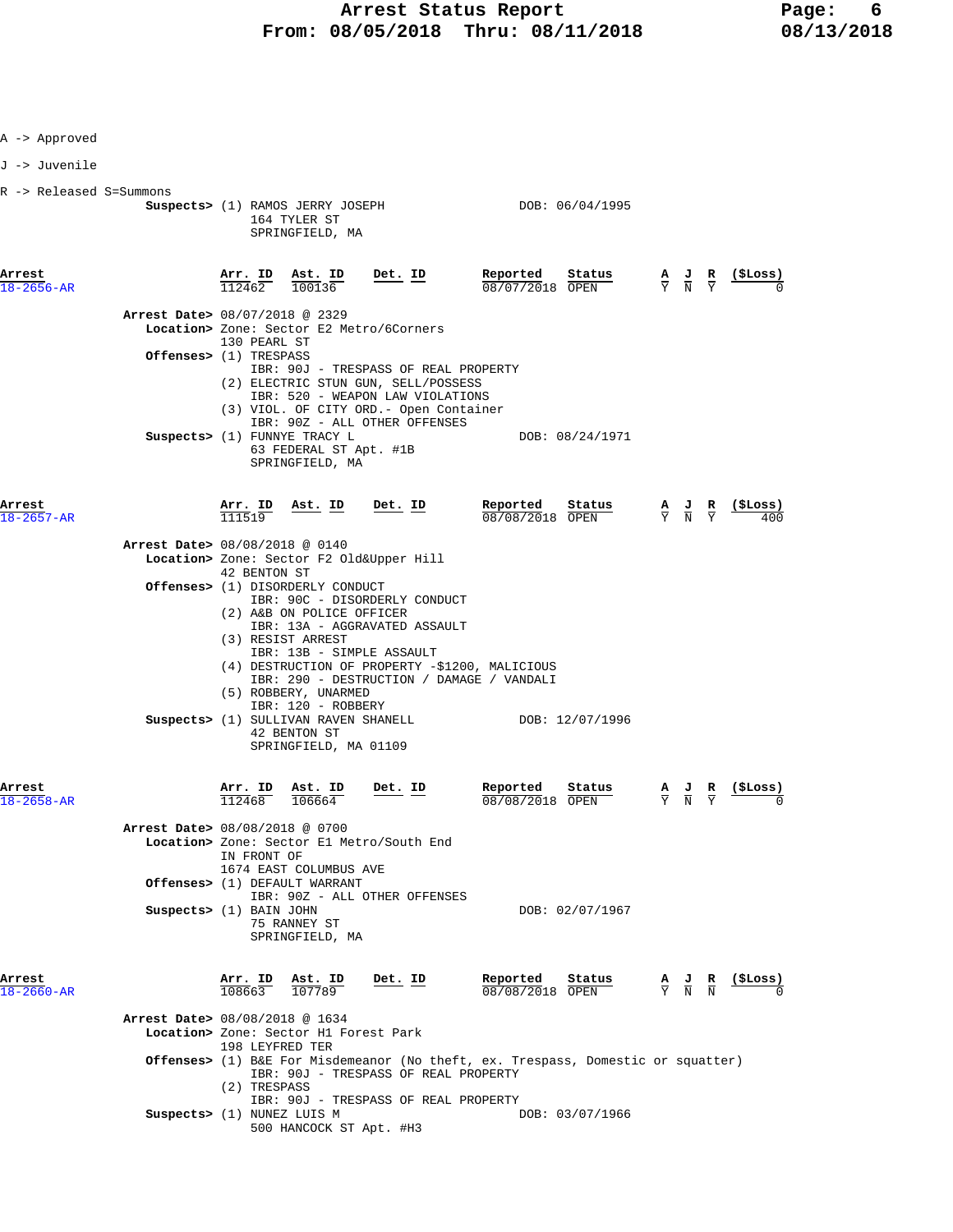J -> Juvenile

R -> Released S=Summons

SPRINGFIELD, MA

**Arrest Arr. ID Ast. ID Det. ID Reported Status A J R (\$Loss)** 18-2661-AR 112454 M520 08/08/2018 OPEN Y N Y 0  **Arrest Date>** 08/08/2018 @ 1600  **Location>** Zone: Sector E2 Metro/6Corners SPRING ST  **Offenses>** (1) DRUG, POSSESS CLASS A IBR: 35A - DRUG / NARCOTIC VIOLATIONS<br>DIAZ-RIVERA ISMAEL DOB: 12/09/1959 **Suspects>** (1) DIAZ-RIVERA ISMAEL 32 BYERS ST Apt. #403 SPRINGFIELD, MA 01104 **Arrest Arr. ID Ast. ID Det. ID Reported Status A J R (\$Loss)** 18-2662-AR 112454 08/08/2018 OPEN Y N Y 0  **Arrest Date>** 08/08/2018 @ 1620  **Location>** Zone: Sector E2 Metro/6Corners SPRING ST  **Offenses>** (1) DRUG, POSSESS CLASS A IBR: 35A - DRUG / NARCOTIC VIOLATIONS **Suspects>** (1) MEDLIN BENNIE 10 CHESTNUT ST Apt. #1503 SPRINGFIELD, MA **Arrest Arr. ID Ast. ID Det. ID Reported Status A J R (\$Loss)**  $\frac{18-2663-AR}{N}$  112454 M520 08/08/2018 OPEN  $\frac{12454}{N}$  0  **Arrest Date>** 08/08/2018 @ 1600  **Location>** Zone: Sector E2 Metro/6Corners SPRING ST  **Offenses>** (1) DRUG, DISTRIBUTE CLASS A, SUBSQ.OFF. IBR: 35A - DRUG / NARCOTIC VIOLATIONS (2) DRUG, DISTRIBUTE CLASS A, SUBSQ.OFF. IBR: 35A - DRUG / NARCOTIC VIOLATIONS **Suspects>** (1) RODRIGUEZ MELVIN DOB: 03/01/1985 HOMELESS Apt. #3 SPRINGFIELD, MA **Arrest Arr. ID Ast. ID Det. ID Reported Status A J R (\$Loss)** 18-2665-AR C161 C802 08/08/2018 OPEN Y N Y 0  **Arrest Date>** 08/08/2018 @ 1740  **Location>** Zone: Sector E2 Metro/6Corners 38 SCHOOL ST  **Offenses>** (1) DEFAULT WARRANT (1723CR005184) IBR: 90Z - ALL OTHER OFFENSES Suspects> (1) MORALES CARLOS ROBERTO DOB: 06/20/1988 116 SPRING ST SPRINGFIELD, MA **Arrest Arr. ID Ast. ID Det. ID Reported Status A J R (\$Loss)**  $\overline{111495}$   $\overline{102193}$   $\overline{108}/08/2018$   $\overline{OPEN}$   $\overline{Y}$   $\overline{N}$   $\overline{Y}$   $\overline{0}$   $0$  **Arrest Date>** 08/08/2018 @ 1848  **Location>** Zone: Sector F1 McKnight/Bay COLLEGE ST  **Offenses>** (1) DEFAULT WARRANT IBR: 90Z - ALL OTHER OFFENSES (2) DEFAULT WARRANT

- IBR: 90Z ALL OTHER OFFENSES
- (3) DRUG, POSSESS CLASS A IBR: 35A - DRUG / NARCOTIC VIOLATIONS
	-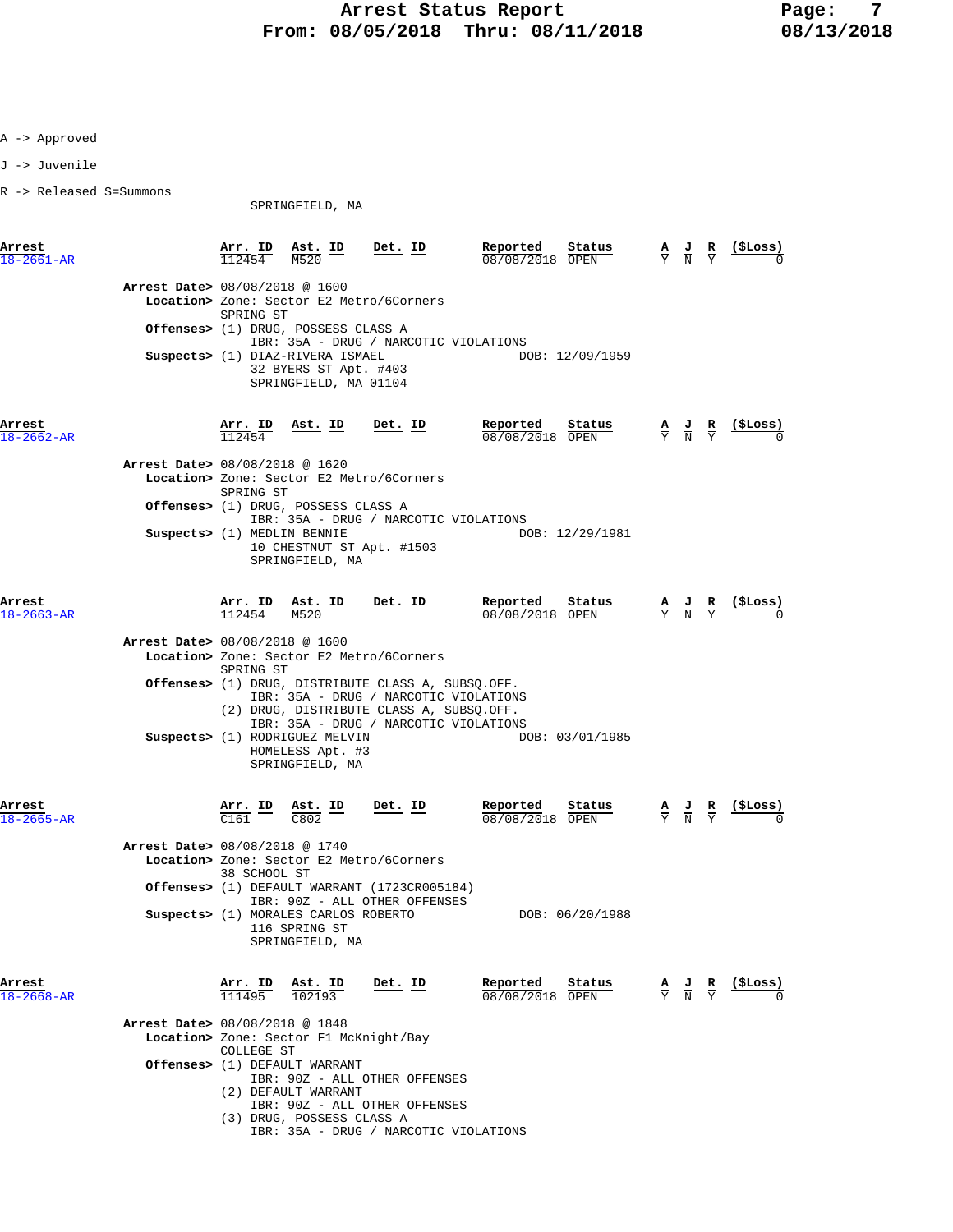| Approved |  |
|----------|--|
|----------|--|

J -> Juvenile

|  |  |  | R -> Released S=Summons |
|--|--|--|-------------------------|
|--|--|--|-------------------------|

| R -> Released S=Summons    |                                                                                                                                                                                                                                                                                                                                 |                                       |                                           |                                                                                                 |          |
|----------------------------|---------------------------------------------------------------------------------------------------------------------------------------------------------------------------------------------------------------------------------------------------------------------------------------------------------------------------------|---------------------------------------|-------------------------------------------|-------------------------------------------------------------------------------------------------|----------|
|                            | Suspects> (1) SIMPSON RYAN R<br>82 PHELAND AVE<br>SPRINGFIELD, MA                                                                                                                                                                                                                                                               | DOB: 08/11/1993                       |                                           |                                                                                                 |          |
| Arrest<br>$18 - 2669 - AR$ | $\frac{\text{Arr. ID}}{106675}$ $\frac{\text{Ast. ID}}{100136}$<br><u>Det. ID</u>                                                                                                                                                                                                                                               | Reported<br>Status<br>08/08/2018 OPEN | $\frac{A}{Y}$ $\frac{J}{N}$ $\frac{R}{Y}$ |                                                                                                 | (\$Loss) |
|                            | Arrest Date> 08/08/2018 @ 2120                                                                                                                                                                                                                                                                                                  |                                       |                                           |                                                                                                 |          |
|                            | Location> Zone: Sector F2 Old&Upper Hill                                                                                                                                                                                                                                                                                        |                                       |                                           |                                                                                                 |          |
|                            | INDIAN MOTORCYCLE BLDG<br>837 STATE ST Apt. #112<br>Offenses> (1) A&B ON POLICE OFFICER<br>IBR: 13B - SIMPLE ASSAULT<br>(2) DISORDERLY CONDUCT<br>IBR: 90C - DISORDERLY CONDUCT<br>$(3)$ . A&B $(Simple)$<br>IBR: 13B - SIMPLE ASSAULT<br>(4) RESIST ARREST<br>IBR: 13B - SIMPLE ASSAULT<br>Suspects> (1) JACKSON KADYSHA DEBRA | DOB: 02/24/1994                       |                                           |                                                                                                 |          |
| Arrest<br>$18 - 2670 - AR$ | 837 STATE ST Apt. #415<br>SPRINGFIELD, MA 01109<br>$\frac{\text{Arr.}}{112452}$ $\frac{\text{lb}}{102711}$<br>Det. ID<br>Arrest Date> 08/08/2018 @ 2135                                                                                                                                                                         | Reported<br>Status<br>08/08/2018 OPEN |                                           | $\frac{\mathbf{A}}{\mathbf{Y}}$ $\frac{\mathbf{J}}{\mathbf{N}}$ $\frac{\mathbf{R}}{\mathbf{Y}}$ | (SLoss)  |
|                            | Location> Zone: Sector H1 Forest Park                                                                                                                                                                                                                                                                                           |                                       |                                           |                                                                                                 |          |
|                            | BELMONT AVE<br>Offenses> (1) ARREST WARRANT<br>IBR: 90Z - ALL OTHER OFFENSES<br>(2) ARREST WARRANT 18CR004299<br>IBR: 90Z - ALL OTHER OFFENSES                                                                                                                                                                                  |                                       |                                           |                                                                                                 |          |
|                            | $Chenades (1) HFDMANDFZ CHANTOHF C$                                                                                                                                                                                                                                                                                             | DOP: 05/22/1002                       |                                           |                                                                                                 |          |

| Arres |  |
|-------|--|
|       |  |

|                            | Suspects> (1) HERNANDEZ SHANIQUE C<br>71 GRAPE ST<br>SPRINGFIELD, MA                                                                                                                                       | DOB: 05/22/1992                                                            |                                           |         |
|----------------------------|------------------------------------------------------------------------------------------------------------------------------------------------------------------------------------------------------------|----------------------------------------------------------------------------|-------------------------------------------|---------|
| Arrest<br>$18 - 2672 - AR$ | Arr. ID Ast. ID<br>Det. ID<br>112501<br>108539                                                                                                                                                             | Reported Status<br>08/08/2018 OPEN                                         | $\frac{A}{Y}$ $\frac{J}{N}$ $\frac{R}{Y}$ | (SLoss) |
|                            | Arrest Date> 08/08/2018 @ 2326                                                                                                                                                                             |                                                                            |                                           |         |
|                            | Location> Zone: Sector F1 McKnight/Bay<br>ANTONIOS GRINDERS #2<br>1030 STATE ST                                                                                                                            |                                                                            |                                           |         |
|                            | IBR: 290 - DESTRUCTION / DAMAGE / VANDALI<br>$(2)$ . A&B $(Simple)$<br>IBR: 13B - SIMPLE ASSAULT<br>(3) TRESPASS<br>IBR: 90J - TRESPASS OF REAL PROPERTY<br>(4) RESIST ARREST<br>IBR: 13B - SIMPLE ASSAULT | Offenses> (1) VANDALIZE PROPERTY - DEFACEMENT OF REAL OR PERSONAL PROPERTY |                                           |         |
|                            | Suspects> (1) WILLIS ANNA BELL<br>73 BAY MEADOW RD<br>SPRINGFIELD, MA                                                                                                                                      | DOB: 08/17/1966                                                            |                                           |         |
| Arrest<br>$18 - 2674 - AR$ | Arr. ID Ast. ID<br>Det. ID<br>107751<br>108864                                                                                                                                                             | Reported<br>Status<br>08/09/2018 OPEN                                      | $\frac{A}{Y}$ $\frac{J}{N}$ $\frac{R}{Y}$ | (SLoss) |
|                            | Arrest Date> 08/09/2018 @ 0334<br>Logations Zone: Costor F1 Maknight /Pay                                                                                                                                  |                                                                            |                                           |         |

 **Location>** Zone: Sector F1 McKnight/Bay MAYNARD ST  **Offenses>** (1) LIGHTS VIOLATION, MV IBR: 99 - TRAFFIC, TOWN BY-LAW OFFENSES (2) NEGLIGENT OPERATION OF MOTOR VEHICLE

IBR: 99 - TRAFFIC, TOWN BY-LAW OFFENSES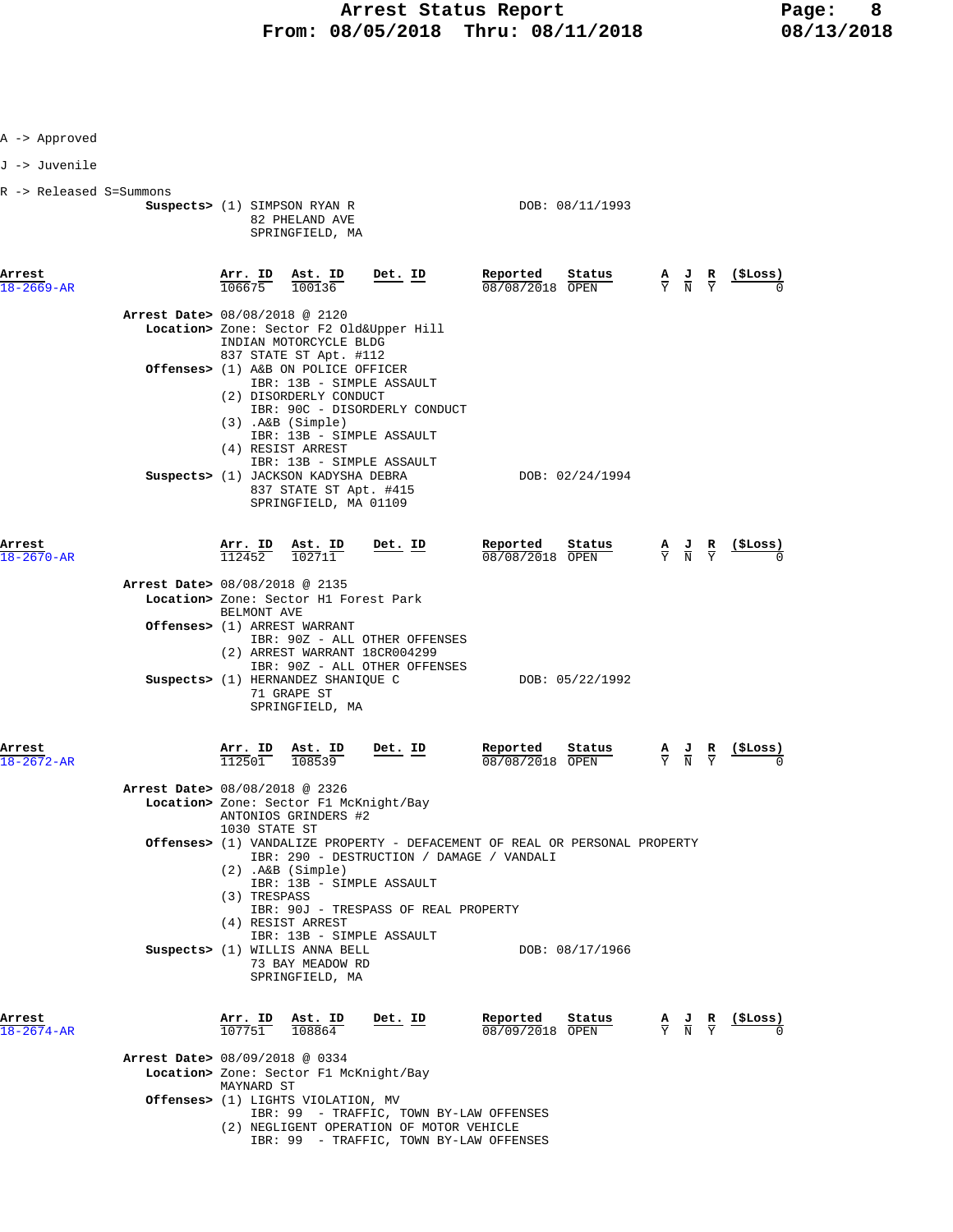| A -> Approved           |                                          |                              |                                                                                                                    |                                                                                                                                                                                                                                                                                                                                     |                                                                                 |                                                                                                 |                                           |                                                               |
|-------------------------|------------------------------------------|------------------------------|--------------------------------------------------------------------------------------------------------------------|-------------------------------------------------------------------------------------------------------------------------------------------------------------------------------------------------------------------------------------------------------------------------------------------------------------------------------------|---------------------------------------------------------------------------------|-------------------------------------------------------------------------------------------------|-------------------------------------------|---------------------------------------------------------------|
| J -> Juvenile           |                                          |                              |                                                                                                                    |                                                                                                                                                                                                                                                                                                                                     |                                                                                 |                                                                                                 |                                           |                                                               |
| R -> Released S=Summons | Suspects> (1) ROGERS JACOB               |                              | (3) STOP FOR POLICE, FAIL<br>(5) UNINSURED MOTOR VEHICLE<br>27 GIRARD AVE<br>SPRINGFIELD, MA                       | IBR: 99 - TRAFFIC, TOWN BY-LAW OFFENSES<br>(4) UNLICENSED OPERATION OF MV<br>IBR: 99 - TRAFFIC, TOWN BY-LAW OFFENSES<br>IBR: 99 - TRAFFIC, TOWN BY-LAW OFFENSES<br>(6) UNREGISTERED MOTOR VEHICLE<br>IBR: 99 - TRAFFIC, TOWN BY-LAW OFFENSES<br>(7) NUMBER PLATE VIOLATION TO CONCEAL ID<br>IBR: 99 - TRAFFIC, TOWN BY-LAW OFFENSES | DOB: 04/02/1999                                                                 |                                                                                                 |                                           |                                                               |
| Arrest<br>18-2675-AR    |                                          | B <sub>218</sub>             |                                                                                                                    | $\frac{\text{Arr.}}{\frac{D}{D} \cdot 18}$ ID Ast. ID Det. ID                                                                                                                                                                                                                                                                       | Reported Status<br>08/09/2018 OPEN                                              |                                                                                                 | $\frac{A}{Y}$ $\frac{J}{N}$ $\frac{R}{Y}$ | <u>(SLoss)</u>                                                |
|                         | <b>Arrest Date&gt;</b> 08/09/2018 @ 0855 | INSIDE                       | 26 SUMMIT ST Apt. #31                                                                                              | Location> Zone: Sector E2 Metro/6Corners                                                                                                                                                                                                                                                                                            |                                                                                 |                                                                                                 |                                           |                                                               |
|                         |                                          |                              |                                                                                                                    | IBR: 90Z - ALL OTHER OFFENSES                                                                                                                                                                                                                                                                                                       | Offenses> (1) ARREST WARRANT 1823CR005453 INDECENT A&B ON CHILD                 |                                                                                                 |                                           |                                                               |
|                         |                                          |                              | Suspects> (1) VAZQUEZ JUAN MANUEL<br>26 SUMMIT ST Apt. #31<br>SPRINGFIELD, MA                                      |                                                                                                                                                                                                                                                                                                                                     | DOB: 07/01/1994                                                                 |                                                                                                 |                                           |                                                               |
| Arrest<br>18-2676-AR    |                                          | <b>B218</b>                  |                                                                                                                    | Arr. ID Ast. ID Det. ID Reported<br>$\frac{1}{12}$ Reported<br>$\frac{1}{12}$ $\frac{1}{12}$ $\frac{1}{12}$ $\frac{1}{12}$ $\frac{1}{12}$                                                                                                                                                                                           | 08/09/2018 OPEN                                                                 | Status                                                                                          |                                           | $\frac{A}{Y}$ $\frac{J}{N}$ $\frac{R}{Y}$ $\frac{($Loss)}{0}$ |
|                         | Arrest Date> 08/09/2018 @ 1040           |                              | Location> Zone: Sector F1 McKnight/Bay<br>BERGEN CIRCLE APARTMENTS<br>15 GIRARD AVE Apt. #204                      |                                                                                                                                                                                                                                                                                                                                     |                                                                                 |                                                                                                 |                                           |                                                               |
|                         |                                          |                              | Suspects> (1) ALLAH ZAHIR SELFEQUALITY<br>88 REDFERN DR<br>SPRINGFIELD, MA 01109                                   | <b>Offenses&gt;</b> (1) ARREST WARRANT 1823CR005449 UNARMED ROBBERY<br>IBR: 90Z - ALL OTHER OFFENSES                                                                                                                                                                                                                                | DOB: 04/17/1981                                                                 |                                                                                                 |                                           |                                                               |
| Arrest<br>18–2679–AR    |                                          | Arr. ID<br>112504            | Ast. ID<br>101389                                                                                                  | Det. ID                                                                                                                                                                                                                                                                                                                             | Reported<br>08/09/2018 OPEN                                                     | Status                                                                                          | Y N N                                     | $\underline{A}$ $\underline{J}$ $\underline{R}$ (\$Loss)<br>0 |
|                         | Arrest Date> 08/09/2018 @ 1502           | MERCY                        |                                                                                                                    | Location> Zone: Sector B1 Liberty Heights                                                                                                                                                                                                                                                                                           |                                                                                 |                                                                                                 |                                           |                                                               |
|                         |                                          | 271 CAREW ST<br>(3) TRESPASS | Offenses> (1) A&B ON POLICE OFFICER<br>IBR: 13B - SIMPLE ASSAULT<br>(2) RESIST ARREST<br>IBR: 13B - SIMPLE ASSAULT | IBR: 90J - TRESPASS OF REAL PROPERTY                                                                                                                                                                                                                                                                                                |                                                                                 |                                                                                                 |                                           |                                                               |
| Arrest                  |                                          |                              | 27A CLEVELAND<br>WESTFIELD, MA 01085<br><u>Arr. ID Ast. ID</u>                                                     | Suspects> (1) KONTSEMAL YURIY ALEXANDER<br>Det. ID                                                                                                                                                                                                                                                                                  | DOB: 08/28/1989<br>Reported                                                     | Status                                                                                          |                                           | <u>(ŞLoss)</u>                                                |
| 18-2680-AR              |                                          | 109869                       | 106661                                                                                                             |                                                                                                                                                                                                                                                                                                                                     | 08/09/2018 OPEN                                                                 | $\frac{\mathbf{A}}{\mathbf{Y}}$ $\frac{\mathbf{J}}{\mathbf{N}}$ $\frac{\mathbf{R}}{\mathbf{Y}}$ |                                           |                                                               |
|                         | Arrest Date> 08/09/2018 @ 1737           | MAIN ST                      |                                                                                                                    | Location> Zone: Sector A N. End/Memorial                                                                                                                                                                                                                                                                                            |                                                                                 |                                                                                                 |                                           |                                                               |
|                         |                                          |                              |                                                                                                                    | IBR: 90Z - ALL OTHER OFFENSES                                                                                                                                                                                                                                                                                                       | <b>Offenses&gt;</b> (1) DEFAULT WARRANT (DOCKET #1523CR006147 FORGERY OF CHECK) |                                                                                                 |                                           |                                                               |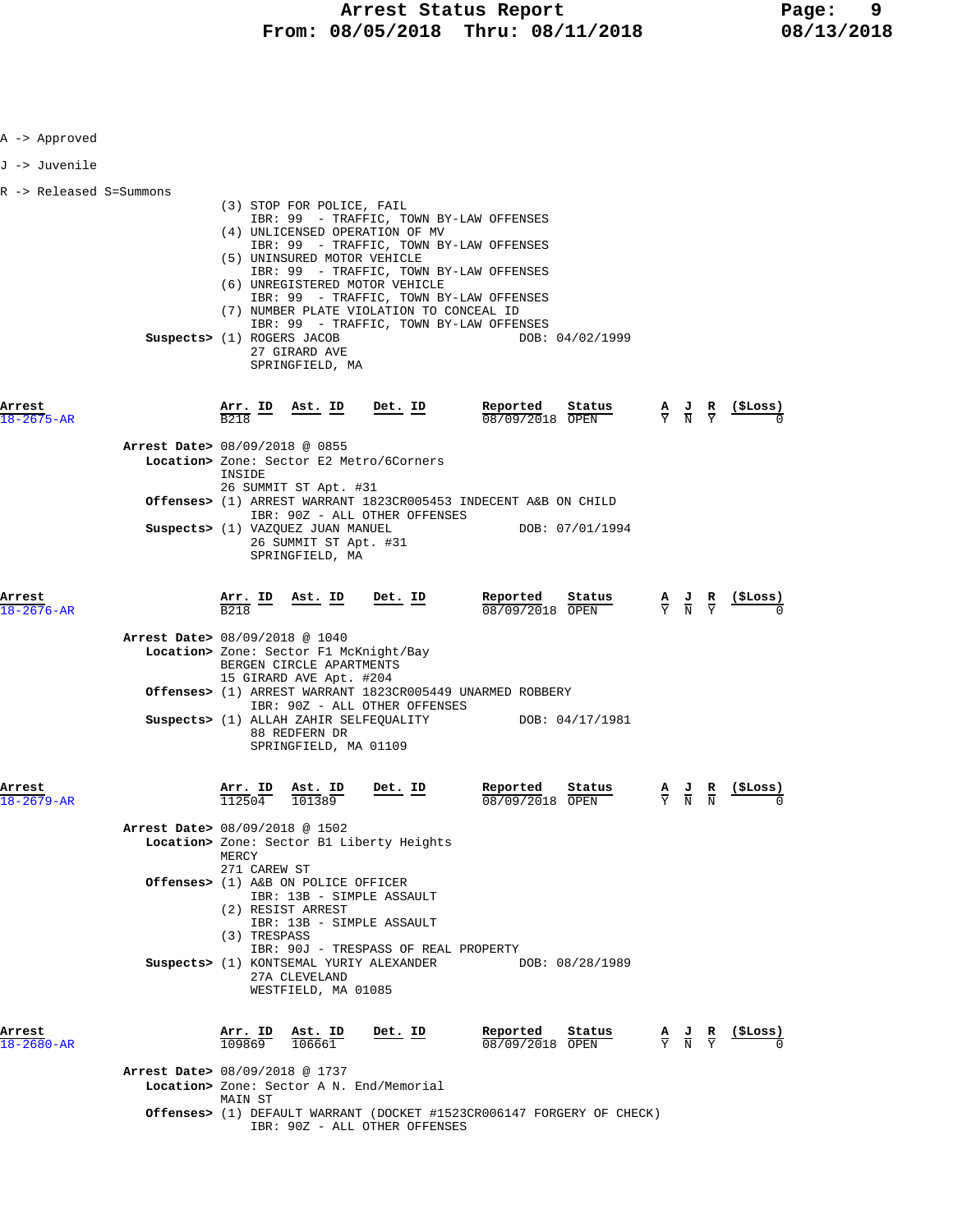| A -> Approved              |                                          |                                               |                                                                                                                                                                                   |         |                             |                                                                       |                                                                                                 |                                           |                |
|----------------------------|------------------------------------------|-----------------------------------------------|-----------------------------------------------------------------------------------------------------------------------------------------------------------------------------------|---------|-----------------------------|-----------------------------------------------------------------------|-------------------------------------------------------------------------------------------------|-------------------------------------------|----------------|
| J -> Juvenile              |                                          |                                               |                                                                                                                                                                                   |         |                             |                                                                       |                                                                                                 |                                           |                |
| R -> Released S=Summons    |                                          |                                               | Suspects> (1) JEFFERY ROSEMARIE<br>1075 DWIGHT ST Apt. #2ND<br>HOLYOKE, MA 01040                                                                                                  |         |                             | DOB: 12/25/1969                                                       |                                                                                                 |                                           |                |
| Arrest<br>18-2681-AR       |                                          |                                               | $\frac{\text{Arr. ID}}{107940}$ $\frac{\text{Ast. ID}}{111388}$                                                                                                                   | Det. ID | Reported<br>08/09/2018 OPEN | Status                                                                |                                                                                                 | $\frac{A}{Y}$ $\frac{J}{N}$ $\frac{R}{N}$ | $($ \$Loss)    |
|                            | <b>Arrest Date&gt; 08/09/2018 @ 1815</b> | SHATTUCK ST                                   | Location> Zone: Sector F1 McKnight/Bay                                                                                                                                            |         |                             |                                                                       |                                                                                                 |                                           |                |
|                            |                                          |                                               | Offenses> (1) LICENSE SUSPENDED, OP MV WITH<br>IBR: 99 - TRAFFIC, TOWN BY-LAW OFFENSES<br>(2) RECEIVE STOLEN PROPERTY -\$1200<br>IBR: 280 - STOLEN PROPERTY OFFENSES              |         |                             |                                                                       |                                                                                                 |                                           |                |
|                            |                                          |                                               | (3) NUMBER PLATE VIOLATION<br>IBR: 99 - TRAFFIC, TOWN BY-LAW OFFENSES<br>(4) UNREGISTERED MOTOR VEHICLE<br>IBR: 99 - TRAFFIC, TOWN BY-LAW OFFENSES<br>(5) UNINSURED MOTOR VEHICLE |         |                             |                                                                       |                                                                                                 |                                           |                |
|                            | Suspects> (1) GUERTIN TODD               |                                               | IBR: 99 - TRAFFIC, TOWN BY-LAW OFFENSES<br>176 CORTHELL ST Apt. #2L<br>SPRINGFIELD, MA 01109                                                                                      |         |                             | DOB: 08/17/1996                                                       |                                                                                                 |                                           |                |
| Arrest<br>$18 - 2682 - AR$ |                                          |                                               | Arr. ID Ast. ID<br>109788 111400                                                                                                                                                  | Det. ID | Reported<br>08/09/2018 OPEN | Status                                                                |                                                                                                 | $\frac{A}{Y}$ $\frac{J}{N}$ $\frac{R}{N}$ |                |
|                            | Arrest Date> 08/09/2018 @ 1852           |                                               | Location> Zone: Sector H1 Forest Park                                                                                                                                             |         |                             |                                                                       |                                                                                                 |                                           |                |
|                            |                                          | 2 LEETE ST                                    | <b>Offenses&gt;</b> (1) DISORDERLY CONDUCT<br>IBR: 90C - DISORDERLY CONDUCT<br>(2) DRUG, POSSESS CLASS A                                                                          |         |                             |                                                                       |                                                                                                 |                                           |                |
|                            |                                          |                                               | IBR: 35A - DRUG / NARCOTIC VIOLATIONS<br>(3) DRUG, POSSESS CLASS B<br>IBR: 35A - DRUG / NARCOTIC VIOLATIONS<br>(4) DRUG, POSSESS CLASS E                                          |         |                             |                                                                       |                                                                                                 |                                           |                |
|                            |                                          |                                               | IBR: 35A - DRUG / NARCOTIC VIOLATIONS<br>Suspects> (1) HINCH DESTINY<br>115 ATHERTON ST<br>SPRINGFIELD, MA                                                                        |         |                             | DOB: 07/07/1990                                                       |                                                                                                 |                                           |                |
| Arrest<br>$18 - 2683 - AR$ |                                          | <b>Arr. ID</b><br>106655                      | $\frac{\texttt{Ast.}}{107608}$                                                                                                                                                    | Det. ID | Reported<br>08/09/2018 OPEN | Status                                                                |                                                                                                 | $\frac{A}{Y}$ $\frac{J}{N}$ $\frac{R}{Y}$ | ( \$Loss )     |
|                            | Arrest Date> 08/09/2018 @ 2000           | 90 PARAMOUNT ST                               | Location> Zone: Sector C East Springfield                                                                                                                                         |         |                             |                                                                       |                                                                                                 |                                           |                |
|                            |                                          |                                               | Offenses> (1) ARREST WARRANT<br>IBR: 90Z - ALL OTHER OFFENSES<br>Suspects> (1) CINTRON-SANTIAGO CARLOS<br>90 PARAMOUNT ST<br>SPRINGFIELD, MA                                      |         |                             | DOB: 10/26/1969                                                       |                                                                                                 |                                           |                |
| Arrest<br>$18 - 2684 - AR$ |                                          | $\frac{\text{Arr.}}{\text{E144}}$ ID<br>F.144 | $\frac{\texttt{Ast. ID}}{109821}$                                                                                                                                                 | Det. ID | Reported<br>08/09/2018 OPEN | Status                                                                | $\frac{\mathbf{A}}{\mathbf{Y}}$ $\frac{\mathbf{J}}{\mathbf{N}}$ $\frac{\mathbf{R}}{\mathbf{N}}$ |                                           | <u>(SLoss)</u> |
|                            | Arrest Date> 08/09/2018 @ 2006           | HANCOCK ST                                    | Location> Zone: Sector F2 Old&Upper Hill                                                                                                                                          |         |                             |                                                                       |                                                                                                 |                                           |                |
|                            |                                          |                                               | IBR: 90Z - ALL OTHER OFFENSES                                                                                                                                                     |         |                             | Offenses> (1) SPFLD DISTRICT WARRANT#1823CR001952 - POSS CLASS B DRUG |                                                                                                 |                                           |                |
|                            |                                          |                                               | Suspects> (1) SINGLETON BERNARD DWAYNE<br>581 UNION ST Apt. #1ST<br>SPRINGFIELD, MA                                                                                               |         |                             | DOB: 02/23/1969                                                       |                                                                                                 |                                           |                |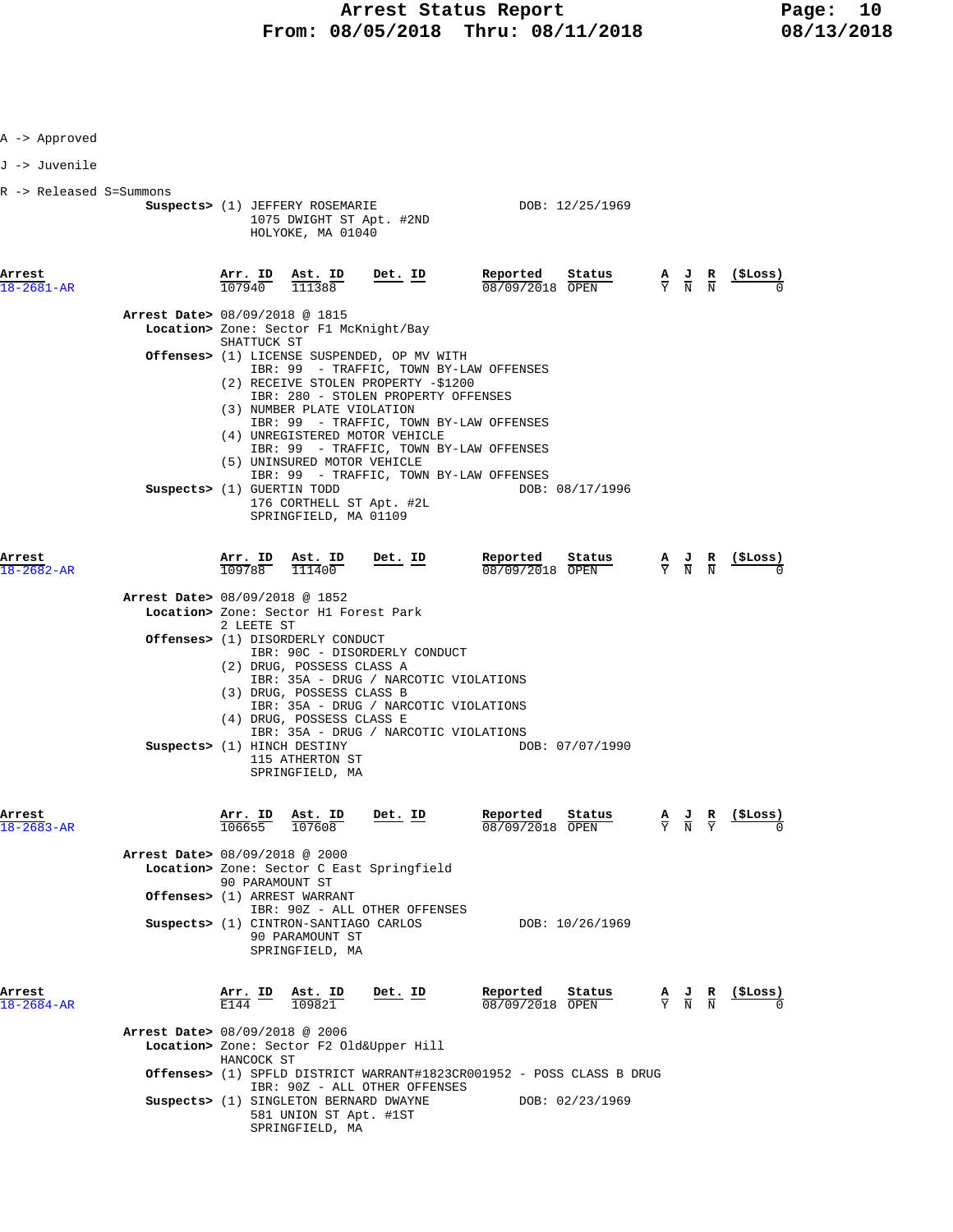J -> Juvenile

R -> Released S=Summons

| Arrest<br>$18 - 2685 - AR$ |                                | $\frac{\texttt{Arr.}}{\texttt{T498}}$ $\frac{\texttt{ID}}{\texttt{I}}$ | Ast. ID<br>P971                                                       | Det. ID                                                                                                        | Reported<br>08/09/2018 OPEN                                                                                   | Status          | $\frac{A}{Y}$ $\frac{J}{N}$                                                                     |   | (ŞLoss)          |
|----------------------------|--------------------------------|------------------------------------------------------------------------|-----------------------------------------------------------------------|----------------------------------------------------------------------------------------------------------------|---------------------------------------------------------------------------------------------------------------|-----------------|-------------------------------------------------------------------------------------------------|---|------------------|
|                            | Arrest Date> 08/09/2018 @ 2010 |                                                                        | Location> Zone: Sector H1 Forest Park                                 |                                                                                                                |                                                                                                               |                 |                                                                                                 |   |                  |
|                            |                                | KEITH ST                                                               | Offenses> (1) DRUG, POSSESS CLASS B<br>(2) RESIST ARREST              | IBR: 35A - DRUG / NARCOTIC VIOLATIONS                                                                          |                                                                                                               |                 |                                                                                                 |   |                  |
|                            |                                |                                                                        | IBR: 13B - SIMPLE ASSAULT<br>93 ALBEMARLE ST<br>SPRINGFIELD, MA 01118 | Suspects> (1) OLIVO NATHANIEL ENRIQUE                                                                          |                                                                                                               | DOB: 06/04/2000 |                                                                                                 |   |                  |
| Arrest<br>18-2686-AR       |                                |                                                                        |                                                                       | $\frac{\texttt{Arr.}}{\texttt{E144}}$ ID $\frac{\texttt{Ast.}}{101389}$ Det. ID                                | Reported<br>08/09/2018 OPEN                                                                                   | Status          | $\frac{\mathbf{A}}{\mathbf{Y}}$ $\frac{\mathbf{J}}{\mathbf{N}}$ $\frac{\mathbf{R}}{\mathbf{Y}}$ |   | <u>( ŞLoss )</u> |
|                            | Arrest Date> 08/09/2018 @ 2118 |                                                                        |                                                                       |                                                                                                                |                                                                                                               |                 |                                                                                                 |   |                  |
|                            |                                |                                                                        |                                                                       | Location> Zone: Sector E2 Metro/6Corners                                                                       |                                                                                                               |                 |                                                                                                 |   |                  |
|                            |                                | FEDERAL CT                                                             |                                                                       | Offenses> (1) WARRANT #1823CR003261- A&B ON FAMILY/HOUSEHOLD, UNARMED ROBBERY                                  |                                                                                                               |                 |                                                                                                 |   |                  |
|                            |                                |                                                                        |                                                                       | IBR: 90Z - ALL OTHER OFFENSES<br>(2) WARRANT #1720CR001618 - OP MV W/ SUSP LICENSE, UNSAFE OPER OF MV          |                                                                                                               |                 |                                                                                                 |   |                  |
|                            |                                |                                                                        | Suspects> (1) HALLUMS MICHAEL DEAVON<br>109 FEDERAL ST Apt. #3B       | IBR: 90Z - ALL OTHER OFFENSES                                                                                  |                                                                                                               | DOB: 05/12/1984 |                                                                                                 |   |                  |
|                            |                                |                                                                        | SPRINGFIELD, MA 01109                                                 |                                                                                                                |                                                                                                               |                 |                                                                                                 |   |                  |
| Arrest<br>$18 - 2687 - AR$ |                                | T736                                                                   | Arr. ID Ast. ID<br>106661                                             | <u>Det. ID</u>                                                                                                 | Reported Status<br>$\frac{1.6 \text{ FU L} \cdot \text{CU}}{08/09/2018}$ $\frac{\text{stackus}}{\text{OFEN}}$ |                 | $\frac{A}{Y}$ $\frac{J}{N}$ $\frac{R}{Y}$                                                       |   | (ŞLoss)          |
|                            | Arrest Date> 08/09/2018 @ 2130 |                                                                        |                                                                       |                                                                                                                |                                                                                                               |                 |                                                                                                 |   |                  |
|                            |                                |                                                                        |                                                                       | Location> Zone: Sector B1 Liberty Heights                                                                      |                                                                                                               |                 |                                                                                                 |   |                  |
|                            |                                | 24 SAAB CT                                                             |                                                                       | Offenses> (1) ARREST WARRANT DOCKET#1823CR004168 209A VIOLATION                                                |                                                                                                               |                 |                                                                                                 |   |                  |
|                            |                                |                                                                        |                                                                       | IBR: 90Z - ALL OTHER OFFENSES                                                                                  |                                                                                                               |                 |                                                                                                 |   |                  |
|                            |                                |                                                                        |                                                                       | (2) ARREST WARRANT DOCKET#1823CR004232 THREAT, 209A VIO, A&B<br>IBR: 90Z - ALL OTHER OFFENSES                  |                                                                                                               |                 |                                                                                                 |   |                  |
|                            |                                |                                                                        |                                                                       | (3) DEFAULT WARRANT DOCKET#1823CR003559 209A VIOLATION<br>IBR: 90Z - ALL OTHER OFFENSES                        |                                                                                                               |                 |                                                                                                 |   |                  |
|                            |                                |                                                                        |                                                                       | (4) ARREST WARRANT DOCKET#1823CR002968 209A VIOLATION<br>IBR: 90Z - ALL OTHER OFFENSES                         |                                                                                                               |                 |                                                                                                 |   |                  |
|                            |                                |                                                                        |                                                                       | (5) DEFAULT WARRANT DOCKET#1823CR003559                                                                        |                                                                                                               |                 |                                                                                                 |   |                  |
|                            |                                |                                                                        | HOMELESS Apt. #11<br>OTHER, UK                                        | IBR: 90Z - ALL OTHER OFFENSES<br>Suspects> (1) PENA-FIGUEROA JESUS M                                           | DOB: 01/01/1973                                                                                               |                 |                                                                                                 |   |                  |
| Arrest                     |                                | ID<br>Arr.                                                             | Ast. ID                                                               | Det. ID                                                                                                        | Reported                                                                                                      | Status          | $\frac{J}{N}$                                                                                   | R | (ŞLoss)          |
| 18-2688-AR                 |                                | 111442                                                                 | 106895                                                                |                                                                                                                | 08/09/2018 OPEN                                                                                               |                 |                                                                                                 |   |                  |
|                            | Arrest Date> 08/09/2018 @ 2214 |                                                                        |                                                                       |                                                                                                                |                                                                                                               |                 |                                                                                                 |   |                  |
|                            |                                | PINE ST                                                                |                                                                       | Location> Zone: Sector E2 Metro/6Corners                                                                       |                                                                                                               |                 |                                                                                                 |   |                  |
|                            |                                |                                                                        |                                                                       | Offenses> (1) DEFAULT WARRANT-1817CR000501<br>IBR: 90Z - ALL OTHER OFFENSES<br>(2) DEFAULT WARRANT-1879CR00198 |                                                                                                               |                 |                                                                                                 |   |                  |
|                            |                                |                                                                        |                                                                       | IBR: 90Z - ALL OTHER OFFENSES<br>(3) LICENSE SUSPENDED, OP MV WITH                                             |                                                                                                               |                 |                                                                                                 |   |                  |
|                            |                                |                                                                        |                                                                       | IBR: 99 - TRAFFIC, TOWN BY-LAW OFFENSES                                                                        |                                                                                                               |                 |                                                                                                 |   |                  |
|                            |                                |                                                                        | (4) STOP FOR POLICE, FAIL                                             |                                                                                                                |                                                                                                               |                 |                                                                                                 |   |                  |
|                            |                                |                                                                        | (5) LIGHTS VIOLATION, MV                                              | IBR: 99 - TRAFFIC, TOWN BY-LAW OFFENSES                                                                        |                                                                                                               |                 |                                                                                                 |   |                  |
|                            | Suspects> (1) MARTINEZ LUIS    |                                                                        |                                                                       | IBR: 99 - TRAFFIC, TOWN BY-LAW OFFENSES                                                                        |                                                                                                               | DOB: 03/19/1992 |                                                                                                 |   |                  |
|                            |                                |                                                                        |                                                                       |                                                                                                                |                                                                                                               |                 |                                                                                                 |   |                  |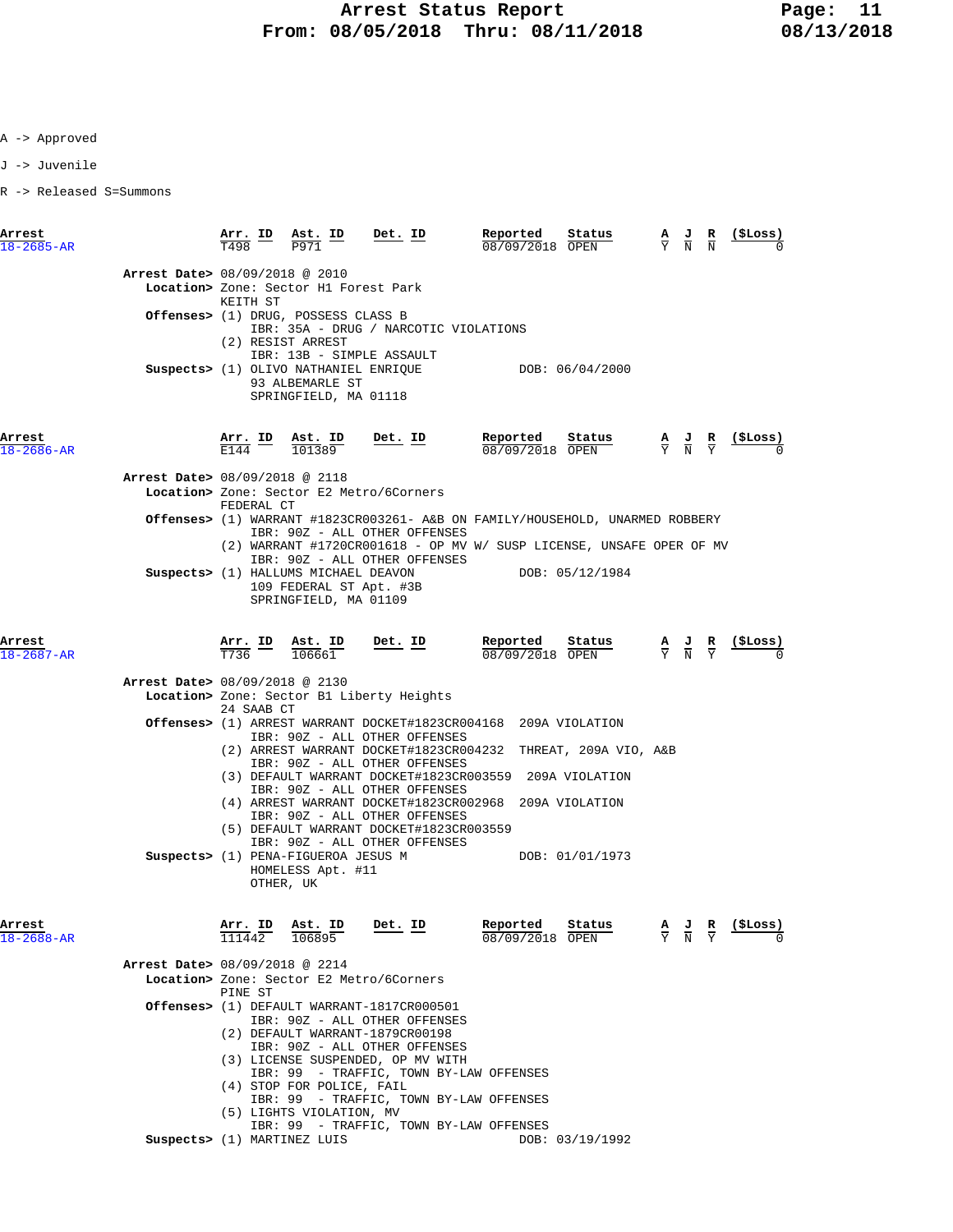- A -> Approved
- J -> Juvenile
- R -> Released S=Summons

 10 SPRING ST Apt. #4R HOLYOKE, MA 01040

| Arrest<br>$18 - 2689 - AR$ |                                | Arr. ID<br>C <sub>240</sub> | Ast. ID<br>108862                            | Det. ID                                                                   | Reported<br>08/09/2018 OPEN | Status          | $\frac{A}{Y}$ $\frac{J}{N}$ | 꾠<br>Y              | (SLoss)<br>12       |
|----------------------------|--------------------------------|-----------------------------|----------------------------------------------|---------------------------------------------------------------------------|-----------------------------|-----------------|-----------------------------|---------------------|---------------------|
|                            | Arrest Date> 08/09/2018 @ 2205 |                             |                                              |                                                                           |                             |                 |                             |                     |                     |
|                            |                                |                             |                                              | Location> Zone: Sector E1 Metro/South End                                 |                             |                 |                             |                     |                     |
|                            |                                |                             | ROADY'S TRUCK STOP<br>785 HALL OF FAME AVE   |                                                                           |                             |                 |                             |                     |                     |
|                            | Offenses>                      | (1)                         | IBR: 23C - SHOPLIFTING                       | SHOPLIFTING BY ASPORTATION                                                |                             |                 |                             |                     |                     |
|                            | Suspects $(1)$                 | HOMELESS                    | MORRIS HARLEY WAYNE<br>SPRINGFIELD, MA 01101 |                                                                           |                             | DOB: 11/26/1987 |                             |                     |                     |
| Arrest<br>$18 - 2691 - AR$ |                                | Arr. ID<br>109821           | Ast. ID<br>109903                            | Det. ID                                                                   | Reported<br>08/10/2018      | Status<br>OPEN  | $\frac{A}{Y}$ $\frac{J}{N}$ | $\overline{B}$<br>Y | (SLoss)<br>$\Omega$ |
|                            | Arrest Date> 08/10/2018 @ 0135 |                             |                                              |                                                                           |                             |                 |                             |                     |                     |
|                            |                                | CAREW ST                    |                                              | Location> Zone: Sector B2 Liberty Heights                                 |                             |                 |                             |                     |                     |
|                            | Offenses (1)                   |                             | ARREST WARRANT                               |                                                                           |                             |                 |                             |                     |                     |
|                            |                                |                             |                                              | IBR: 90Z - ALL OTHER OFFENSES<br>Suspects> (1) HERNANDEZ-DEJESUS MALVIN R |                             | DOB: 03/22/1985 |                             |                     |                     |
|                            |                                |                             |                                              |                                                                           |                             |                 |                             |                     |                     |

 65 MOORELAND ST SPRINGFIELD, MA 01119

| Arrest<br>$18 - 2692 - AR$ |                                                                         | Arr. ID<br>111495 | Ast. ID<br>100135                | Det. ID                                                  | Reported<br>08/10/2018 OPEN                                                       | Status          | $\frac{A}{Y}$ $\frac{J}{N}$ $\frac{R}{N}$ | (\$Loss)<br>O |
|----------------------------|-------------------------------------------------------------------------|-------------------|----------------------------------|----------------------------------------------------------|-----------------------------------------------------------------------------------|-----------------|-------------------------------------------|---------------|
|                            | Arrest Date> 08/10/2018 @ 1123                                          |                   |                                  |                                                          |                                                                                   |                 |                                           |               |
|                            |                                                                         | DWIGHT ST         |                                  | Location> Zone: Sector A N. End/Memorial                 |                                                                                   |                 |                                           |               |
|                            |                                                                         |                   |                                  | IBR: 90Z - ALL OTHER OFFENSES                            | Offenses> (1) DEFAULT WARRANT (DOCKET# 1723CR000958) LICENSE SUSPENDED OP MV WITH |                 |                                           |               |
|                            | Suspects> (1) MORALES JULIO                                             |                   | 319 MAIN ST<br>HOLYOKE, MA 01040 |                                                          |                                                                                   | DOB: 03/19/1977 |                                           |               |
| Arrest<br>$18 - 2693 - AR$ |                                                                         | Arr. ID<br>M027   | Ast. ID<br>M520                  | Det. ID                                                  | Reported<br>08/10/2018 OPEN                                                       | Status          | $\frac{A}{Y}$ $\frac{J}{N}$ $\frac{R}{Y}$ | (\$Loss)<br>O |
|                            | Arrest Date> 08/10/2018 @ 1100<br>Location> Zone: Sector H1 Forest Park |                   | 25 HALL ST Apt. #1STFL           |                                                          |                                                                                   |                 |                                           |               |
|                            |                                                                         |                   |                                  | <b>Offenses&gt;</b> (1) DRUG, POSSESS TO DISTRIB CLASS B |                                                                                   |                 |                                           |               |

- IBR: 35A DRUG / NARCOTIC VIOLATIONS (2) FIREARM WITHOUT LICENSE, CARRY LOADED c269/10(a)&(n) IBR: 520 - WEAPON LAW VIOLATIONS (3) FIREARM SERIAL NO., DEFACE
	- IBR: 250 COUNTERFEITING / FORGERY
	- (4) ASSAULT W/DANGEROUS WEAPON
	- IBR: 13A AGGRAVATED ASSAULT (5) ASSAULT W/DANGEROUS WEAPON
	- IBR: 13A AGGRAVATED ASSAULT
	- (6) ASSAULT W/DANGEROUS WEAPON
	- IBR: 13A AGGRAVATED ASSAULT
	- (7) ASSAULT W/DANGEROUS WEAPON IBR: 13A - AGGRAVATED ASSAULT
	- (8) ASSAULT W/DANGEROUS WEAPON
- IBR: 13A AGGRAVATED ASSAULT (9) FIREARM IN FELONY, POSSESS IBR: 520 - WEAPON LAW VIOLATIONS
- **Suspects>** (1) GONZALEZ ISAIAS ANGEL DOB:  $12/18/1999$ 25 HALL ST Apt. #1STFL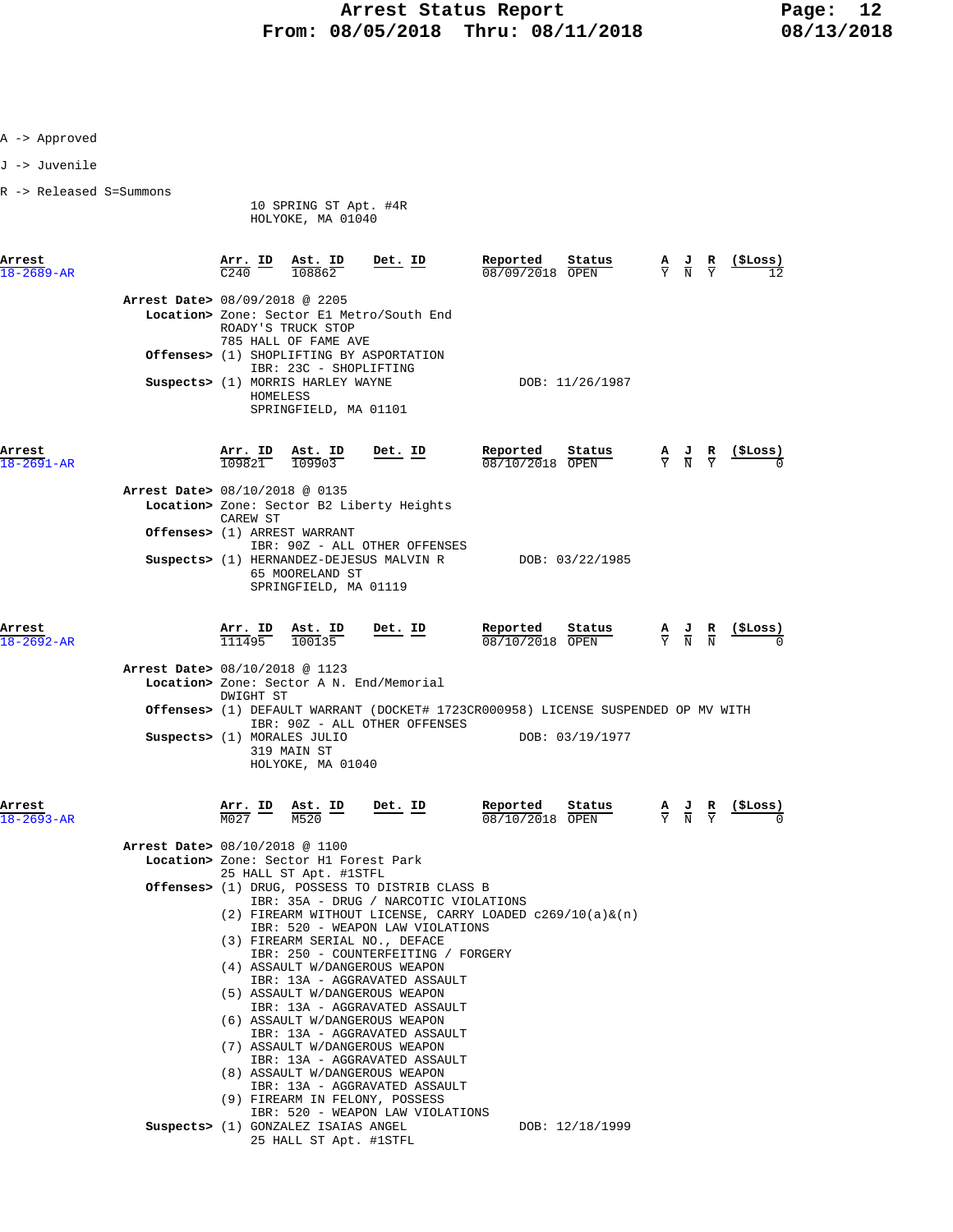J -> Juvenile

R -> Released S=Summons

SPRINGFIELD, MA 01108

| Arrest                     |                                | Arr. ID                                  | Ast. ID                                                                                                      | Det. ID        | Reported                    | Status                                                                                 |                                                                                                 | (ŞLoss)           |
|----------------------------|--------------------------------|------------------------------------------|--------------------------------------------------------------------------------------------------------------|----------------|-----------------------------|----------------------------------------------------------------------------------------|-------------------------------------------------------------------------------------------------|-------------------|
| $18 - 2695 - AR$           |                                | 112497                                   | $\overline{S265}$                                                                                            |                | 08/10/2018 OPEN             |                                                                                        | $\frac{\mathbf{A}}{\mathbf{Y}}$ $\frac{\mathbf{J}}{\mathbf{N}}$ $\frac{\mathbf{R}}{\mathbf{Y}}$ |                   |
|                            | Arrest Date> 08/10/2018 @ 1248 |                                          |                                                                                                              |                |                             |                                                                                        |                                                                                                 |                   |
|                            |                                | UNION STATION                            | Location> Zone: Sector El Metro/South End<br>55 FRANK B MURRAY ST                                            |                |                             |                                                                                        |                                                                                                 |                   |
|                            |                                |                                          | <b>Offenses&gt;</b> (1) DISORDERLY CONDUCT<br>IBR: 90C - DISORDERLY CONDUCT                                  |                |                             |                                                                                        |                                                                                                 |                   |
|                            | Suspects> (1) BELL SHAWN A     |                                          | HOMELESS<br>UNKNOWN, UK                                                                                      |                |                             | DOB: 04/30/1971                                                                        |                                                                                                 |                   |
| Arrest<br>$18 - 2696 - AR$ |                                | $\frac{\texttt{Arr.}}{\texttt{C798}}$ ID | Ast. ID<br>C620                                                                                              | <u>Det. ID</u> | Reported<br>08/10/2018 OPEN | Status                                                                                 | $\frac{A}{Y}$ $\frac{J}{N}$ $\frac{R}{Y}$                                                       | (SLoss)           |
|                            | Arrest Date> 08/10/2018 @ 1315 |                                          |                                                                                                              |                |                             |                                                                                        |                                                                                                 |                   |
|                            |                                |                                          | Location> Zone: Sector C East Springfield<br>813 BERKSHIRE AVE                                               |                |                             |                                                                                        |                                                                                                 |                   |
|                            |                                |                                          | Offenses> (1) DEFAULT WARRANT                                                                                |                |                             |                                                                                        |                                                                                                 |                   |
|                            |                                |                                          | IBR: 90Z - ALL OTHER OFFENSES<br>(2) FUGITIVE FROM JUSTICE ON COURT WARRANT<br>IBR: 90Z - ALL OTHER OFFENSES |                |                             |                                                                                        |                                                                                                 |                   |
|                            |                                |                                          | Suspects> (1) RAWLINS ANTHONY D<br>26 CRAWFORD CIR<br>SPRINGFIELD, MA 01108                                  |                |                             | DOB: 03/01/1973                                                                        |                                                                                                 |                   |
| Arrest                     |                                |                                          | Arr. ID Ast. ID                                                                                              | Det. ID        | Reported                    | Status                                                                                 | $\frac{A}{Y}$ $\frac{J}{N}$ $\frac{R}{N}$                                                       | (ŞLoss)           |
| $18 - 2697 - AR$           |                                | 111495                                   | 100135                                                                                                       |                | 08/10/2018 OPEN             |                                                                                        |                                                                                                 |                   |
|                            | Arrest Date> 08/10/2018 @ 1357 |                                          | Location> Zone: Sector El Metro/South End<br>FAMILY DOLLAR STORE SOUTH END                                   |                |                             |                                                                                        |                                                                                                 |                   |
|                            |                                | 575 MAIN ST                              |                                                                                                              |                |                             | <b>Offenses&gt;</b> (1) DEFAULT WARRANT (DOCKET# 1523CR009049) DRUG DISTRIBUTE CLASS B |                                                                                                 |                   |
|                            |                                |                                          | IBR: 90Z - ALL OTHER OFFENSES<br>Suspects> (1) HURST JOVAN DONNELL                                           |                |                             | DOB: 03/11/1996                                                                        |                                                                                                 |                   |
|                            |                                |                                          | 73 FLORIDA ST Apt. #2ND<br>SPRINGFIELD, MA 01107                                                             |                |                             |                                                                                        |                                                                                                 |                   |
| Arrest<br>$18 - 2698 - AR$ |                                | Arr. ID<br>106675                        | $Ast.$ ID<br>$\overline{S283}$                                                                               | <u>Det. ID</u> | Reported<br>08/10/2018 OPEN | Status                                                                                 | $\frac{\mathbf{A}}{\mathbf{Y}}$ $\frac{\mathbf{J}}{\mathbf{N}}$ $\frac{\mathbf{R}}{\mathbf{Y}}$ | $(_{\rm{SLOSS}})$ |
|                            | Arrest Date> 08/10/2018 @ 1621 |                                          |                                                                                                              |                |                             |                                                                                        |                                                                                                 |                   |
|                            |                                | MERCY ER                                 | Location> Zone: Sector B1 Liberty Heights                                                                    |                |                             |                                                                                        |                                                                                                 |                   |
|                            |                                | 271 CAREW ST                             | <b>Offenses&gt;</b> (1) ARREST WARRANT                                                                       |                |                             |                                                                                        |                                                                                                 |                   |
|                            |                                |                                          | IBR: 90Z - ALL OTHER OFFENSES<br>(2) ARREST WARRANT                                                          |                |                             |                                                                                        |                                                                                                 |                   |
|                            |                                |                                          | IBR: 90Z - ALL OTHER OFFENSES                                                                                |                |                             |                                                                                        |                                                                                                 |                   |
|                            |                                |                                          | (3) ARREST WARRANT<br>IBR: 90Z - ALL OTHER OFFENSES                                                          |                |                             |                                                                                        |                                                                                                 |                   |
|                            |                                |                                          | (4) ARREST WARRANT                                                                                           |                |                             |                                                                                        |                                                                                                 |                   |
|                            |                                |                                          | IBR: 90Z - ALL OTHER OFFENSES<br>Suspects> (1) OBRIEN JOHN JOSEPH<br>11 CHASE AVE Apt. #2<br>SPRINGFIELD, MA |                |                             | DOB: 06/20/1950                                                                        |                                                                                                 |                   |
|                            |                                |                                          |                                                                                                              |                |                             |                                                                                        |                                                                                                 |                   |
| Arrest                     |                                |                                          | Arr. ID Ast. ID                                                                                              | Det. ID        | Reported                    | Status                                                                                 |                                                                                                 | A J R (\$Loss)    |

 $\overline{108647}$   $\overline{111524}$   $\overline{08/10/2018}$   $\overline{OPEN}$   $\overline{X}$   $\overline{Y}$   $\overline{Y}$   $\overline{0}$   $0$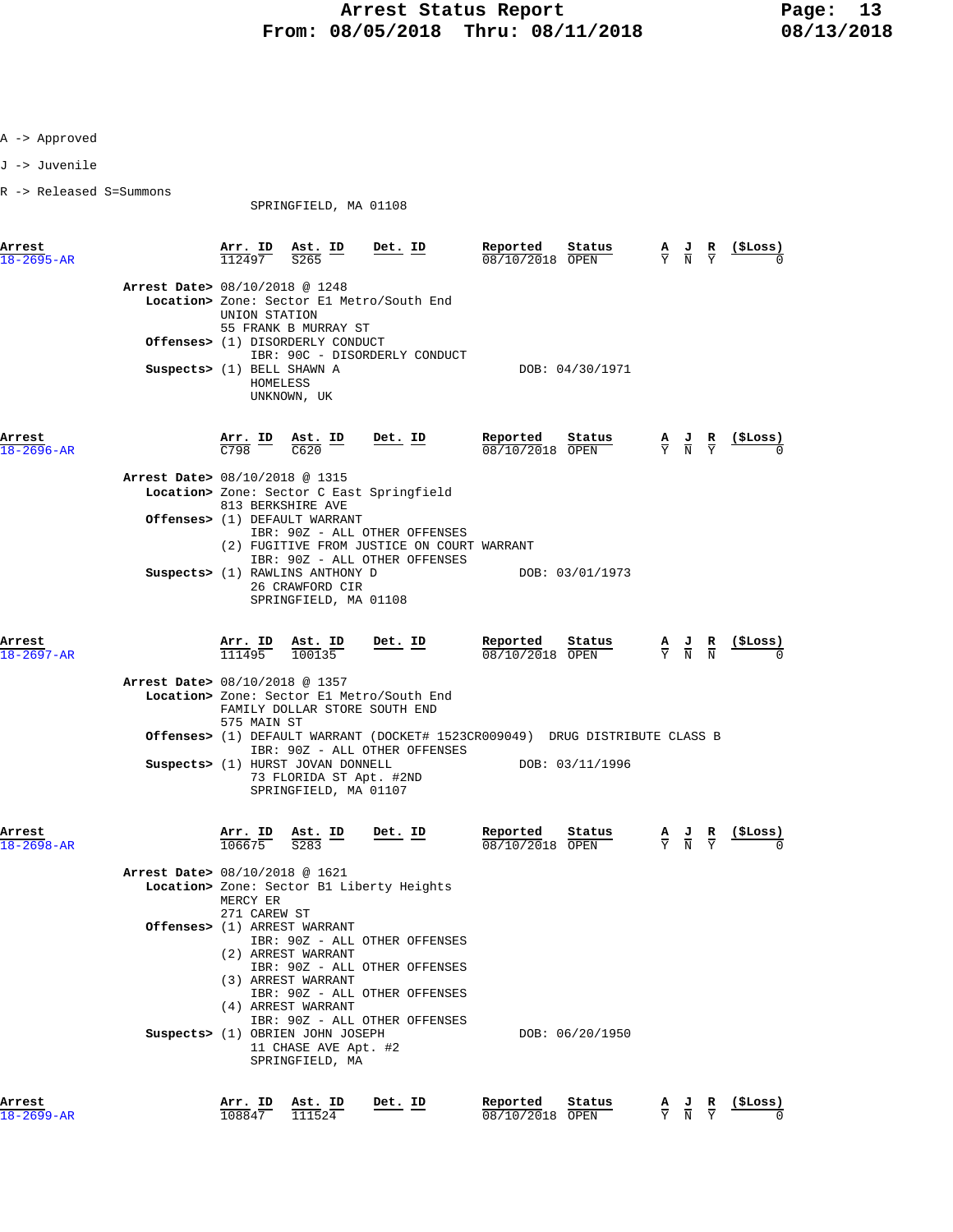| A -> Approved              |                                                                                                                                                                                                                                                                                                                            |                                                      |                                                               |
|----------------------------|----------------------------------------------------------------------------------------------------------------------------------------------------------------------------------------------------------------------------------------------------------------------------------------------------------------------------|------------------------------------------------------|---------------------------------------------------------------|
| J -> Juvenile              |                                                                                                                                                                                                                                                                                                                            |                                                      |                                                               |
| R -> Released S=Summons    | <b>Arrest Date&gt;</b> 08/10/2018 @ 1646<br>Location> Zone: Sector E2 Metro/6Corners<br>28 SPRUCE ST Apt. #1STF<br><b>Offenses&gt;</b> (1) FUGITIVE FROM JUSTICE ON COURT WARRANT<br>IBR: 90Z - ALL OTHER OFFENSES<br>Suspects> (1) MARTINEZ RAMON DEJESUS<br>DOB: 09/09/1964<br>28 SPRUCE ST Apt. #1ST<br>SPRINGFIELD, MA |                                                      |                                                               |
| Arrest<br>18-2700-AR       | $\frac{\texttt{Arr. ID}}{101948}$ $\frac{\texttt{Ast. ID}}{101951}$ Det. ID<br><b>Reported</b> Status $\frac{A}{Y}$ J R (\$Loss)<br>08/10/2018 OPEN $\frac{A}{Y}$ N N                                                                                                                                                      |                                                      |                                                               |
|                            | <b>Arrest Date&gt;</b> 08/10/2018 @ 1705<br>Location> Zone: Sector F1 McKnight/Bay<br>BY THE 291 OVERPASS<br>600 ST JAMES AVE                                                                                                                                                                                              |                                                      |                                                               |
|                            | Offenses> (1) UNLICENSED OPERATION OF MV<br>IBR: 99 - TRAFFIC, TOWN BY-LAW OFFENSES<br>(2) INSPECTION/STICKER, NO                                                                                                                                                                                                          |                                                      |                                                               |
|                            | IBR: 99 - TRAFFIC, TOWN BY-LAW OFFENSES<br>(3) DRUG, DISTRIBUTE CLASS D, SUBSQ.OFF.<br>IBR: 35A - DRUG / NARCOTIC VIOLATIONS<br>Suspects> (1) DIAZ JULIO T<br>DOB: 10/05/1990<br>105 ALDEN ST Apt. #2ND<br>SPRINGFIELD, MA 01105                                                                                           |                                                      |                                                               |
| Arrest<br>$18 - 2701 - AR$ | <b>Arr. ID</b> Ast. ID Det. ID Reported Status A J R (\$Loss) $\frac{100652}{102820}$ $\frac{102820}{10000}$                                                                                                                                                                                                               |                                                      |                                                               |
|                            | Arrest Date> 08/10/2018 @ 1820<br>Location> Zone: Sector H1 Forest Park<br>SUMNER AVE                                                                                                                                                                                                                                      |                                                      |                                                               |
|                            | <b>Offenses&gt;</b> (1) VIOL. OF CITY ORD.- Panhandling<br>IBR: 90Z - ALL OTHER OFFENSES<br>(2) A&B ON POLICE OFFICER<br>IBR: 13B - SIMPLE ASSAULT                                                                                                                                                                         |                                                      |                                                               |
|                            | Suspects> (1) RIDDICK MARVIN LEWIS JR DOB: 04/30/1981<br>769 WORTHINGTON ST<br>SPRINGFIELD, MA                                                                                                                                                                                                                             |                                                      |                                                               |
| Arrest<br>18-2702-AR       | Reported<br>$\frac{\texttt{Ast. ID}}{109788}$ Det. ID<br>Reported Status<br>08/10/2018 OPEN<br>$\frac{\text{Arr.}}{\text{D784}}$ ID                                                                                                                                                                                        | AJ R<br>$\overline{Y}$ $\overline{N}$ $\overline{N}$ | (SLoss)                                                       |
|                            | <b>Arrest Date&gt; 08/10/2018 @ 1845</b><br>Location> Zone: Sector E2 Metro/6Corners<br>MATTOON ST                                                                                                                                                                                                                         |                                                      |                                                               |
|                            | <b>Offenses&gt;</b> (1) DEFAULT WARRANT - DOCKET#: 1717CR002571<br>IBR: 90Z - ALL OTHER OFFENSES<br>(2) DEFAULT WARRANT- DOCKET#: 1717CR002591<br>IBR: 90Z - ALL OTHER OFFENSES<br>(3) DEFAULT WARRANT - DOCKET#: 1717CR002952                                                                                             |                                                      |                                                               |
|                            | IBR: 90Z - ALL OTHER OFFENSES<br>Suspects> (1) YAZZIE TIFFANY RAE<br>DOB: 03/23/1991<br>755 WORTHINGTON ST<br>SPRINGFIELD, MA 01105                                                                                                                                                                                        |                                                      |                                                               |
| Arrest<br>18-2704-AR       | Reported<br>$\frac{\texttt{Arr.}}{51390}$ $\frac{\texttt{ Ast.}}{\texttt{H544}}$ ID<br><u>Det. ID</u><br>Status<br>08/10/2018 OPEN                                                                                                                                                                                         |                                                      | $\frac{A}{Y}$ $\frac{J}{N}$ $\frac{R}{N}$ $\frac{($Loss)}{N}$ |
|                            | Arrest Date> 08/10/2018 @ 1900<br>Location> Zone: Sector G2 P.P./Boston Rd.<br>PLANET FITNESS<br>510 PARKER ST                                                                                                                                                                                                             |                                                      |                                                               |
|                            | <b>Offenses&gt;</b> (1) DRUG, DISTRIBUTE CLASS D<br>IBR: 35A - DRUG / NARCOTIC VIOLATIONS                                                                                                                                                                                                                                  |                                                      |                                                               |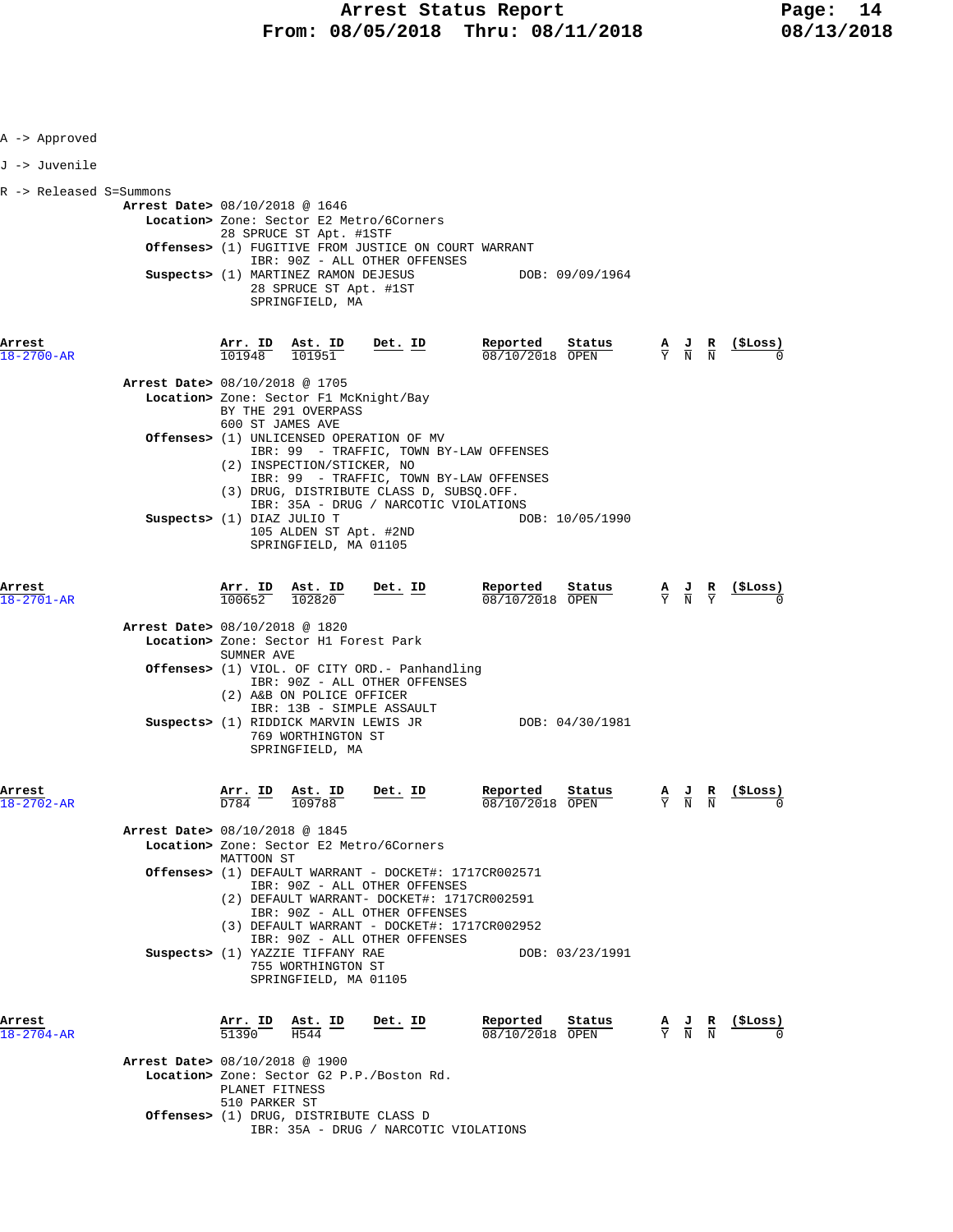| A -> Approved              |                                |                                |                                                                                                                                         |                                                                                                                                                                                                                                                                                                                                                       |                                                                        |                                                                                                 |                                                               |
|----------------------------|--------------------------------|--------------------------------|-----------------------------------------------------------------------------------------------------------------------------------------|-------------------------------------------------------------------------------------------------------------------------------------------------------------------------------------------------------------------------------------------------------------------------------------------------------------------------------------------------------|------------------------------------------------------------------------|-------------------------------------------------------------------------------------------------|---------------------------------------------------------------|
| J -> Juvenile              |                                |                                |                                                                                                                                         |                                                                                                                                                                                                                                                                                                                                                       |                                                                        |                                                                                                 |                                                               |
| R -> Released S=Summons    | Suspects> (1) HALE JOSHUA      |                                | (5) STOP FOR POLICE, FAIL<br>(6) MARKED LANES VIOLATION<br>42 KIMBERLY AVE<br>SPRINGFIELD, MA 01109                                     | (2) DRUG, POSSESS TO DISTRIB CLASS D<br>IBR: 35A - DRUG / NARCOTIC VIOLATIONS<br>(3) DRUG, POSSESS TO DISTRIB CLASS B, SUBSQ.<br>IBR: 35A - DRUG / NARCOTIC VIOLATIONS<br>(4) DRUG, POSSESS TO DISTRIB CLASS B, SUBSQ.<br>IBR: 35A - DRUG / NARCOTIC VIOLATIONS<br>IBR: 99 - TRAFFIC, TOWN BY-LAW OFFENSES<br>IBR: 99 - TRAFFIC, TOWN BY-LAW OFFENSES | DOB: 08/23/1992                                                        |                                                                                                 |                                                               |
| Arrest<br>$18 - 2705 - AR$ |                                | 108862                         | $\frac{\text{Arr. ID}}{108862}$ Ast. ID Det. ID                                                                                         |                                                                                                                                                                                                                                                                                                                                                       | Reported                                                               |                                                                                                 | $\frac{A}{Y}$ $\frac{J}{N}$ $\frac{R}{N}$ (\$Loss)            |
|                            | Arrest Date> 08/10/2018 @ 1940 |                                |                                                                                                                                         |                                                                                                                                                                                                                                                                                                                                                       |                                                                        |                                                                                                 |                                                               |
|                            |                                |                                | 1027 EAST COLUMBUS AVE                                                                                                                  | Location> Zone: Sector El Metro/South End                                                                                                                                                                                                                                                                                                             |                                                                        |                                                                                                 |                                                               |
|                            |                                |                                |                                                                                                                                         | <b>Offenses&gt;</b> (1) ARREST WARRANT (1823CR003982)<br>IBR: 90Z - ALL OTHER OFFENSES                                                                                                                                                                                                                                                                |                                                                        |                                                                                                 |                                                               |
|                            |                                |                                | (4) UNINSURED MOTOR VEHICLE<br>Suspects> (1) MORALES JACE A<br>61 ABBE AVE                                                              | (2) LICENSE SUSPENDED, OP MV WITH<br>IBR: 99 - TRAFFIC, TOWN BY-LAW OFFENSES<br>(3) REGISTRATION SUSPENDED, OP MV WITH<br>IBR: 99 - TRAFFIC, TOWN BY-LAW OFFENSES<br>IBR: 99 - TRAFFIC, TOWN BY-LAW OFFENSES<br>(5) NUMBER PLATE VIOLATION TO CONCEAL ID<br>IBR: 99 - TRAFFIC, TOWN BY-LAW OFFENSES<br>SPRINGFIELD, MA 01107-0000                     | DOB: 01/08/1996                                                        |                                                                                                 |                                                               |
| Arrest<br>$18 - 2706 - AR$ |                                | <u>Arr. ID</u><br>010681       | <u>Ast. ID</u><br>112451                                                                                                                | $Det$ . ID                                                                                                                                                                                                                                                                                                                                            | Reported<br>$\frac{\texttt{Status}}{\texttt{OPTN}}$<br>08/10/2018 OPEN | $\frac{\mathbf{A}}{\mathbf{Y}}$ $\frac{\mathbf{J}}{\mathbf{N}}$ $\frac{\mathbf{R}}{\mathbf{Y}}$ | <u>( ŞLoss )</u>                                              |
|                            | Arrest Date> 08/10/2018 @ 1957 | FAMILY DOLLAR<br>2594 MAIN ST  |                                                                                                                                         | Location> Zone: Sector A N. End/Memorial                                                                                                                                                                                                                                                                                                              |                                                                        |                                                                                                 |                                                               |
|                            |                                |                                | Offenses> (1) ROBBERY, ARMED<br>IBR: 120 - ROBBERY<br>Suspects> (1) SUAREZ JUAN MIGUEL<br>66 HIGH ST Apt. #622<br>SPRINGFIELD, MA 01105 |                                                                                                                                                                                                                                                                                                                                                       | DOB: 10/27/1992                                                        |                                                                                                 |                                                               |
| Arrest<br>18-2708-AR       |                                | $\frac{\texttt{Arr.}}{108847}$ | $\frac{\texttt{Ast.}}{111524}$                                                                                                          | $Det$ . ID                                                                                                                                                                                                                                                                                                                                            | Reported<br>Status<br>08/10/2018 OPEN                                  |                                                                                                 | $\frac{A}{Y}$ $\frac{J}{N}$ $\frac{R}{N}$ $\frac{($Loss)}{0}$ |
|                            | Arrest Date> 08/10/2018 @ 2200 | HIGH ST                        |                                                                                                                                         | Location> Zone: Sector E2 Metro/6Corners                                                                                                                                                                                                                                                                                                              |                                                                        |                                                                                                 |                                                               |
|                            |                                |                                | Offenses> (1) ARREST WARRANT                                                                                                            | IBR: 90Z - ALL OTHER OFFENSES                                                                                                                                                                                                                                                                                                                         |                                                                        |                                                                                                 |                                                               |
|                            |                                |                                | 11 LOCKWOOD AVE<br>SPRINGFIELD, MA 01109                                                                                                |                                                                                                                                                                                                                                                                                                                                                       | Suspects> (1) WHITE LATAVIUS DASHAWN PIERR DOB: 06/13/1993             |                                                                                                 |                                                               |
| Arrest<br>18-2710-AR       |                                | Arr. ID<br>109869              | Ast. ID<br>T736                                                                                                                         | Det. ID                                                                                                                                                                                                                                                                                                                                               | Reported Status<br>$\frac{08}{11/2018}$ OPEN                           | $\frac{A}{Y}$ $\frac{J}{N}$ $\frac{R}{Y}$                                                       | <u>(SLoss)</u>                                                |
|                            | Arrest Date> 08/11/2018 @ 0200 |                                | 136 PLAINFIELD ST                                                                                                                       | Location> Zone: Sector A N. End/Memorial                                                                                                                                                                                                                                                                                                              |                                                                        |                                                                                                 |                                                               |
|                            |                                |                                |                                                                                                                                         | <b>Offenses&gt;</b> (1) A&B WITH DANGEROUS WEAPON                                                                                                                                                                                                                                                                                                     |                                                                        |                                                                                                 |                                                               |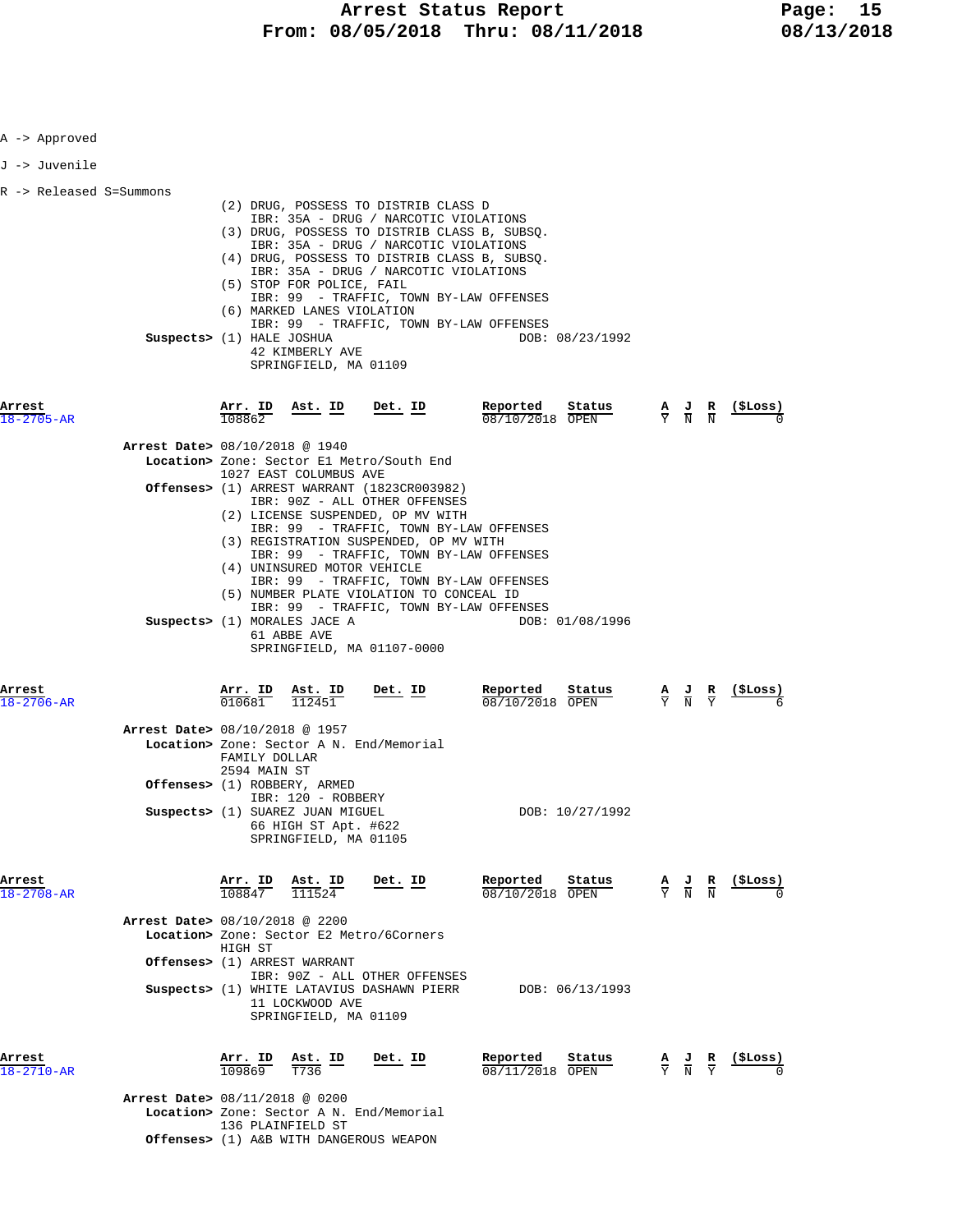| A -> Approved              |                                                                    |                     |                                                                                                                                                                                                      |                                                                                                                                                                                                                                                        |                                                                                                                                                                                                                                                          |                                                                                                 |                                                                                 |
|----------------------------|--------------------------------------------------------------------|---------------------|------------------------------------------------------------------------------------------------------------------------------------------------------------------------------------------------------|--------------------------------------------------------------------------------------------------------------------------------------------------------------------------------------------------------------------------------------------------------|----------------------------------------------------------------------------------------------------------------------------------------------------------------------------------------------------------------------------------------------------------|-------------------------------------------------------------------------------------------------|---------------------------------------------------------------------------------|
| J -> Juvenile              |                                                                    |                     |                                                                                                                                                                                                      |                                                                                                                                                                                                                                                        |                                                                                                                                                                                                                                                          |                                                                                                 |                                                                                 |
| R -> Released S=Summons    |                                                                    | (4) OUI DRUGS       | (3) STOP FOR POLICE, FAIL<br>(5) SEAT BELT, FAIL WEAR<br>(6) A&B ON POLICE OFFICER<br>(7) RESIST ARREST<br>Suspects> (1) WIDOR RENATA S<br>137 CHURCH ST<br>LUDLOW, MA 01056                         | IBR: 13A - AGGRAVATED ASSAULT<br>(2) LICENSE REVOKED AS HTO, OPERATE MV WITH<br>IBR: 90D - DRIVING UNDER THE INFLUENCE<br>IBR: 13A - AGGRAVATED ASSAULT<br>IBR: 13B - SIMPLE ASSAULT<br>IBR: 90Z - ALL OTHER OFFENSES<br>IBR: 90Z - ALL OTHER OFFENSES | IBR: 99 - TRAFFIC, TOWN BY-LAW OFFENSES<br>IBR: 99 - TRAFFIC, TOWN BY-LAW OFFENSES<br>IBR: 99 - TRAFFIC, TOWN BY-LAW OFFENSES<br>(8) DEFAULT WARRANT 1723CR004651 (SHOPLIFTING)<br>(9) ARREST WARRANT 1823CR004106 (POSS "A" POSS "B"<br>DOB: 05/15/1978 |                                                                                                 |                                                                                 |
| Arrest<br>18-2713-AR       | Arrest Date> 08/11/2018 @ 1707                                     | Arr. ID<br>REAR OF  | Ast. ID<br>$\frac{11111}{109819}$ $\frac{1}{106026}$<br>Location> Zone: Sector H1 Forest Park<br>51 FORT PLEASANT AVE                                                                                | Det. ID                                                                                                                                                                                                                                                | Reported<br>Status<br>08/11/2018 OPEN                                                                                                                                                                                                                    |                                                                                                 | $\frac{A}{Y}$ $\frac{J}{N}$ $\frac{R}{N}$ $\frac{(\frac{5}{2} \text{Loss})}{0}$ |
|                            | Offenses> (1) TRESPASS                                             | HOMELESS            | SPRINGFIELD, MA                                                                                                                                                                                      | IBR: 90J - TRESPASS OF REAL PROPERTY                                                                                                                                                                                                                   | Suspects> (1) OCONNELL MICHAEL JAMES DOB: 04/02/1988                                                                                                                                                                                                     |                                                                                                 |                                                                                 |
| Arrest<br>$18 - 2714 - AR$ | Arrest Date> 08/11/2018 @ 1707<br><b>Offenses&gt;</b> (1) TRESPASS | REAR OF<br>HOMELESS | $\frac{\texttt{Arr.}}{109819}$ $\frac{\texttt{ Ast.}}{106026}$ Det. ID<br>Location> Zone: Sector H1 Forest Park<br>51 FORT PLEASANT AVE<br>Suspects> (1) FULLER CRISTAL FAY<br>SPRINGFIELD, MA 01105 | IBR: 90J - TRESPASS OF REAL PROPERTY                                                                                                                                                                                                                   | Reported<br>Status<br>08/11/2018 OPEN<br>DOB: 03/29/1986                                                                                                                                                                                                 | $\frac{\mathbf{A}}{\mathbf{Y}}$ $\frac{\mathbf{J}}{\mathbf{N}}$ $\frac{\mathbf{R}}{\mathbf{N}}$ | $\frac{1}{2}$                                                                   |
| Arrest<br>$18 - 2716 - AR$ | Arrest Date> 08/11/2018 @ 1910<br>Suspects> (1) NIXON DELORES      | 521 STATE ST        | $\frac{\text{Arr.}}{112455}$ $\frac{\text{lab.}}{100136}$<br>BENTON PARK PACKAGE STORE<br>91 PENDLETON AVE<br>SPRINGFIELD, MA 01109                                                                  | <u>Det. ID</u><br>Location> Zone: Sector F2 Old&Upper Hill<br>IBR: 90Z - ALL OTHER OFFENSES                                                                                                                                                            | Reported<br>$\frac{\text{Status}}{\text{OPEN}}$ $\frac{A}{Y}$ $\frac{J}{N}$ $\frac{R}{Y}$<br>08/11/2018 OPEN<br>Offenses> (1) DEFAULT WARRANT DOCKET #1623CR009148-LARCENY OVER \$1200<br>DOB: 08/30/1977                                                |                                                                                                 | <u>(ŞLoss)</u>                                                                  |
| Arrest<br>18-2717-AR       | Arrest Date> 08/11/2018 @ 1905                                     | Arr. ID<br>112455   | Ast. ID<br>100136                                                                                                                                                                                    | <u>Det. ID</u>                                                                                                                                                                                                                                         | Reported<br>Status<br>08/11/2018 OPEN                                                                                                                                                                                                                    | $\frac{\mathbf{A}}{\mathbf{Y}}$ $\frac{\mathbf{J}}{\mathbf{N}}$ $\frac{\mathbf{R}}{\mathbf{Y}}$ | <u>(ŞLoss)</u>                                                                  |

 **Location>** Zone: Sector F2 Old&Upper Hill BENTON PARK PACKAGE STORE